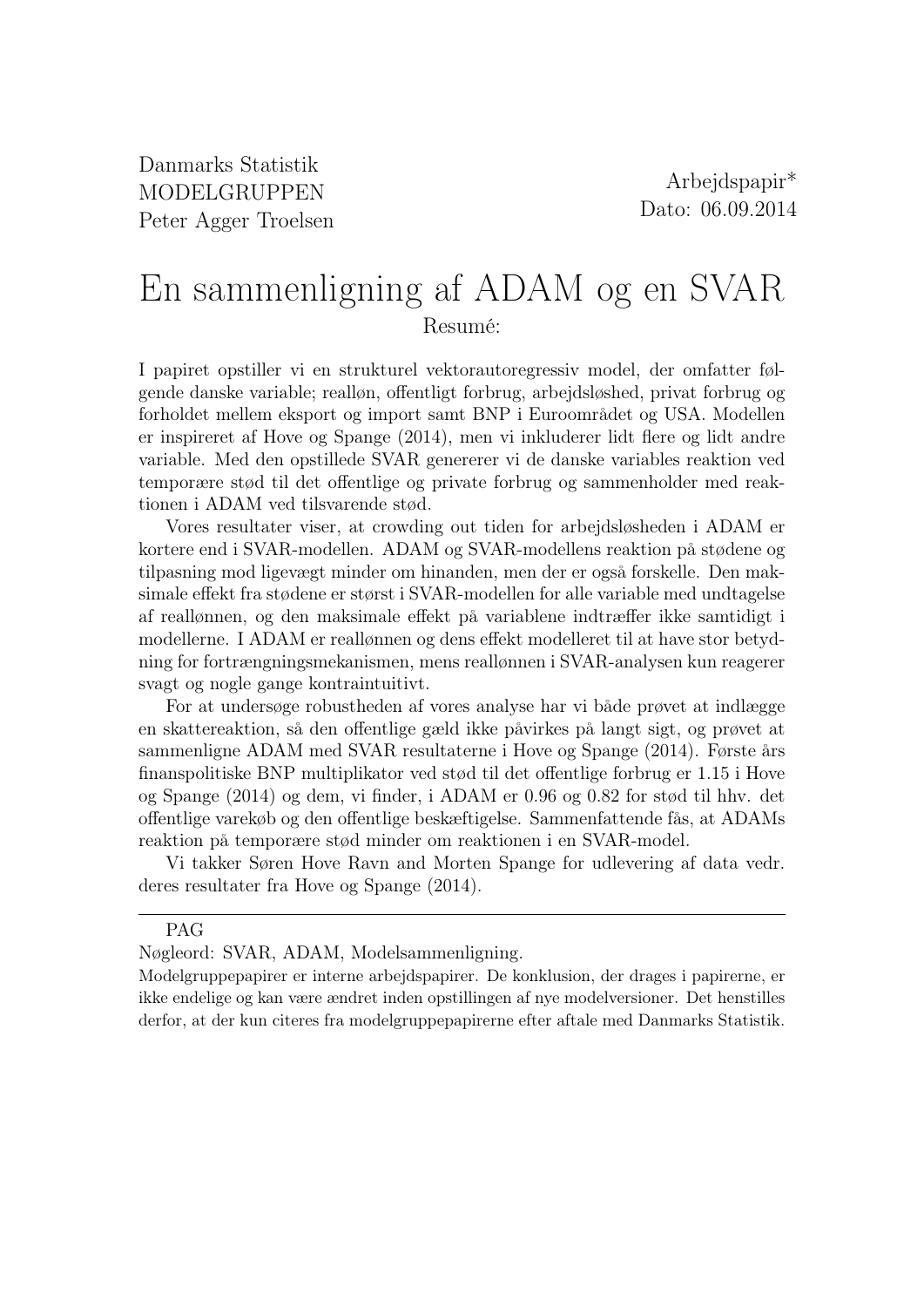Arbejdspapir Dato: 05.09.2014

Danmarks Statistik MODELGRUPPEN Peter Agger Troelsen

# A Comparison of ADAM and a SVAR

Inspired by Hove and Spange (2014) we estimate a SVAR, which includes the following set of Danish variables; the real wage, government consumption, the unemployment rate, private consumption, the ratio of exports over imports, and GDP in the euroarea and in the US. With the estimated SVAR we can trace out impulse response functions, which we compare to ADAM multipliers. We compare the effects of two temporary demand shocks; a government and a private consumption shock. The comparison shows that the models react and reach equilibrium similarly, however, the crowding out of the unemployment effect is faster in ADAM. The peak effect on all variables except the real wage is largest in the SVAR, and also the timing of the peak effects differs between the models. In ADAM, the real wage has by construction a key role in the crowding out process, but in the SVAR, its importance seems questionable and it reacts less than or opposite to what one would expect. As robustness checks, we model the shocks in ADAM in different ways and we also compare ADAM to the results in Hove and Spange; none of the robustness checks changes our overall conclusion. The first year GDP fiscal multiplier of public consumption is 1.15 in Hove and Spange, and in ADAM we find multipliers of 0.96 and 0.82 for a shock to government purchases of goods and services and to public employment, respectively.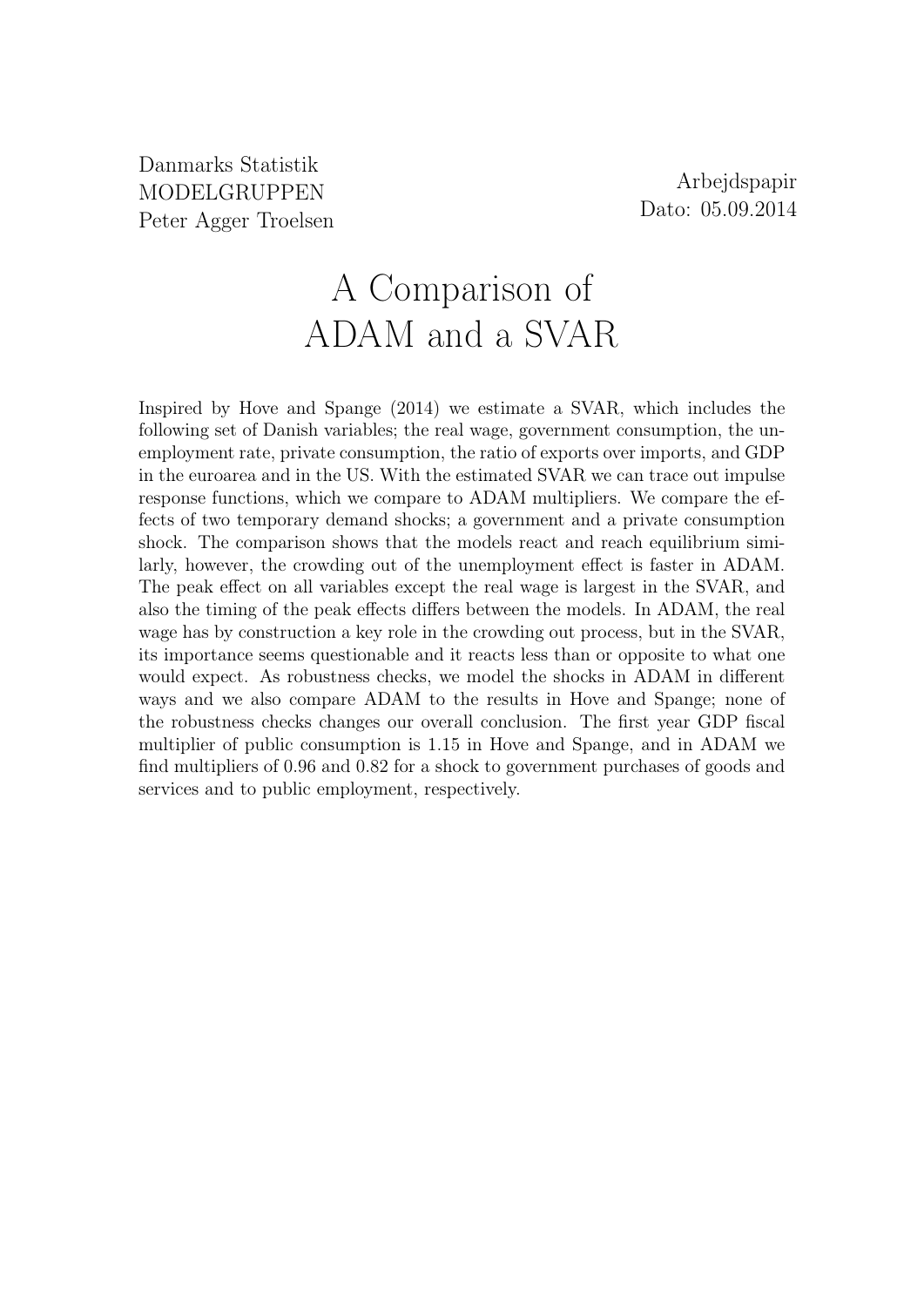## 1 Introduction

The length of the crowding out process in Denmark is an ongoing topic for discussion. The mechanisms underlying the crowding out process can be more than one. Some of the more obvious candidates are via foreign trade, via a political reaction and (or) via a reaction in private consumption caused by Ricardian equivalence. Many studies have tried to quantify the crowding out process and the effect of different shocks on the Danish economy, and the attempts have applied different types of models, ranging from large-scale and highly structured simultaneous equation macroeconometric models (SEMs) to small-scale and less structured models. Within the class of SEMs we have the 2500-equation ADAM (Annual Danish Aggregated Model),<sup>1</sup> which is among the most used macromodels in Denmark.<sup>2</sup> ADAM provides a short and long run description of the Danish economy. Over the short term, ADAM is a traditional Keynesian model and over the long term it has neoclassical properties. Further, it neither has an endogenous fiscal reaction function nor forward looking expectations, and as the Danish economy is a small open economy with a fixed exchange rate vis-a-vis the euro, monetary policy is exogenous.

In the class of small-scale and less structured models we find the vector autoregressive (VAR) models. The VAR was introduced by Sims (1980), who argued that the exclusive restrictions in the SEMs are unreliable and that all economic variables are endogenous. One benefit of the VAR is that data can speak relatively freely and that the modeller needs only to impose a few assumptions prior to the estimation. However, the small-scale comes with a cost as it becomes easier to omit an important variable and as the connection to economic theory weakens. There are many differences between the VARs and SEMs. A typical VAR has 2-6 endogenous relations and a SEM can have thousands, which makes it possible to examine a wider range of analytical questions in a SEM. In opposition to the VAR, the relations in SEMs are often estimated separately often assuming that the independent variables are exogenous. Thus, they do not take all endogeneity issues into account, meaning that the properties of the estimator potentially fail. However, as the SEMs and VARs have different pros and cons, they should not necessarily be seen as rivals, but rather as complementary models, for, e.g. forecasting or economic policy making.

The intention of this paper is to compare a structural VAR (SVAR) to ADAM, which we will do in three steps: First, we estimate a SVAR on Danish data inspired by the approach of Hove and Spange (2014) and analyze the effect and crowding out time of different temporary economic shocks. Second, we shock the SVAR

<sup>&</sup>lt;sup>1</sup>For more information on ADAM see Statistics Denmark  $(2012)$ .

<sup>2</sup>Among the users of ADAM are The Ministry of Finance of Denmark and The Ministry of Economics and Interior of Denmark.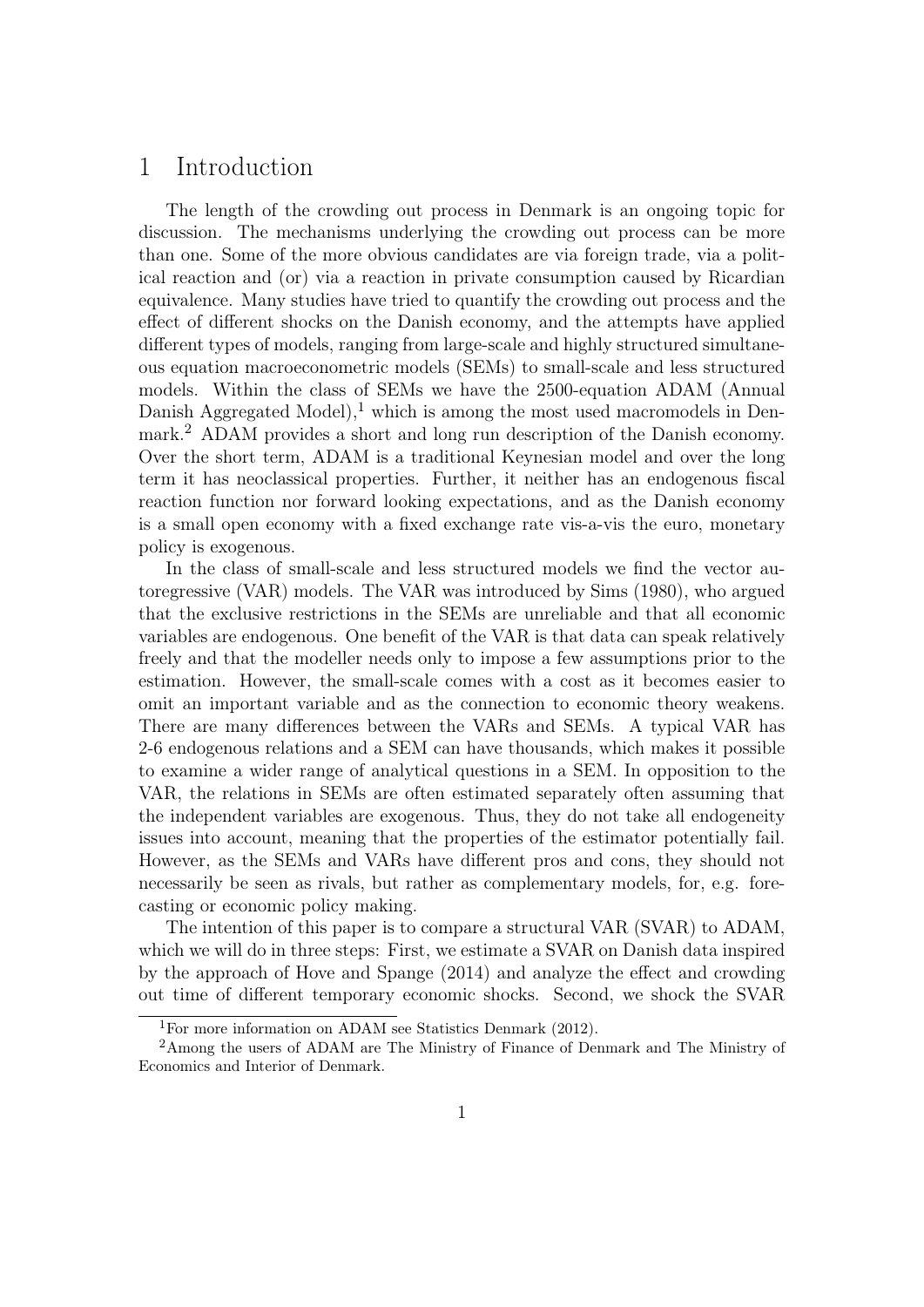and ADAM similarly and compare the model responses. Third, we compare the SVAR-analysis presented in Hove and Spange to ADAM.

The SVAR is estimated on data from 1983 to 2011 and our interest lies in the relation between the following set of Danish variables; the real wage, the unemployment rate, government consumption, private consumption and a measure of the trade balance. To compare ADAM and the SVAR, we introduce two demand shocks, a government and a private consumption shock, and inspect whether the models react similarly with respect to the variables they have in common. We find that the crowding out mechanism is faster in ADAM than in the SVAR, and the crowding out difference increases if we finance the fiscal expansion via income taxes in ADAM.

The larger effects and the slower crowding out in the SVAR does not come as a surprise, as this is also found in Pedersen (2012), who compares the effects of a temporary government consumption shock between the SVAR of Hove and Spange (2014) and Mona, a quarterly SEM of the Danish economy. Gomes et al.  $(2007)$  also finds that NiGEM,<sup>3</sup> the SEM of the NIESR,<sup>4</sup> react less than the SVAR presented in Alves et. al (2006) following a monetary policy shock. Oppositely, Els et al. (2002) finds a similar peak effect in a comparison of monetary policy shocks in a SVAR and the structural models; NiGEM and the ECB-AWM. <sup>5</sup> However, we note that the shocks are not modelled alike in Els et al. (2002), which might explain the similarity.

The rest of our paper is organized as follows: In section 2, we present the SVAR and data, and in section 3 we present the identification scheme of the SVAR. In section 4 and 5 we present results of the analysis and of the robustness checks. In section 6 we compare the SVAR to ADAM, in section 7 we compare ADAM to the SVAR-results in Hove and Spange and section 8 concludes.

### 2 The model and the data

Our starting point is the following SVAR:

$$
Y_t = \sum_{k=1}^{m} \alpha_k Y_{t-k} + \sum_{j=0}^{l} \beta_j X_{t-j} + \Theta_0 + \Theta_1 T + \Theta_2 EC + u_t
$$
 (1)

In equation (1)  $Y_t$  is a vector of endogenous variables and  $\sum_{k=1}^{m} \alpha_k Y_{t-k}$  is a sum of lagged endogenous variables,  $Y_{t-k}$ , multiplied by a vector of coefficients,  $\alpha_k$ .

<sup>3</sup>Short for National Institute Global Econometric Model.

<sup>4</sup>Short for National Institute of Economic and Social Research.

<sup>5</sup>Short for ECB area wide model.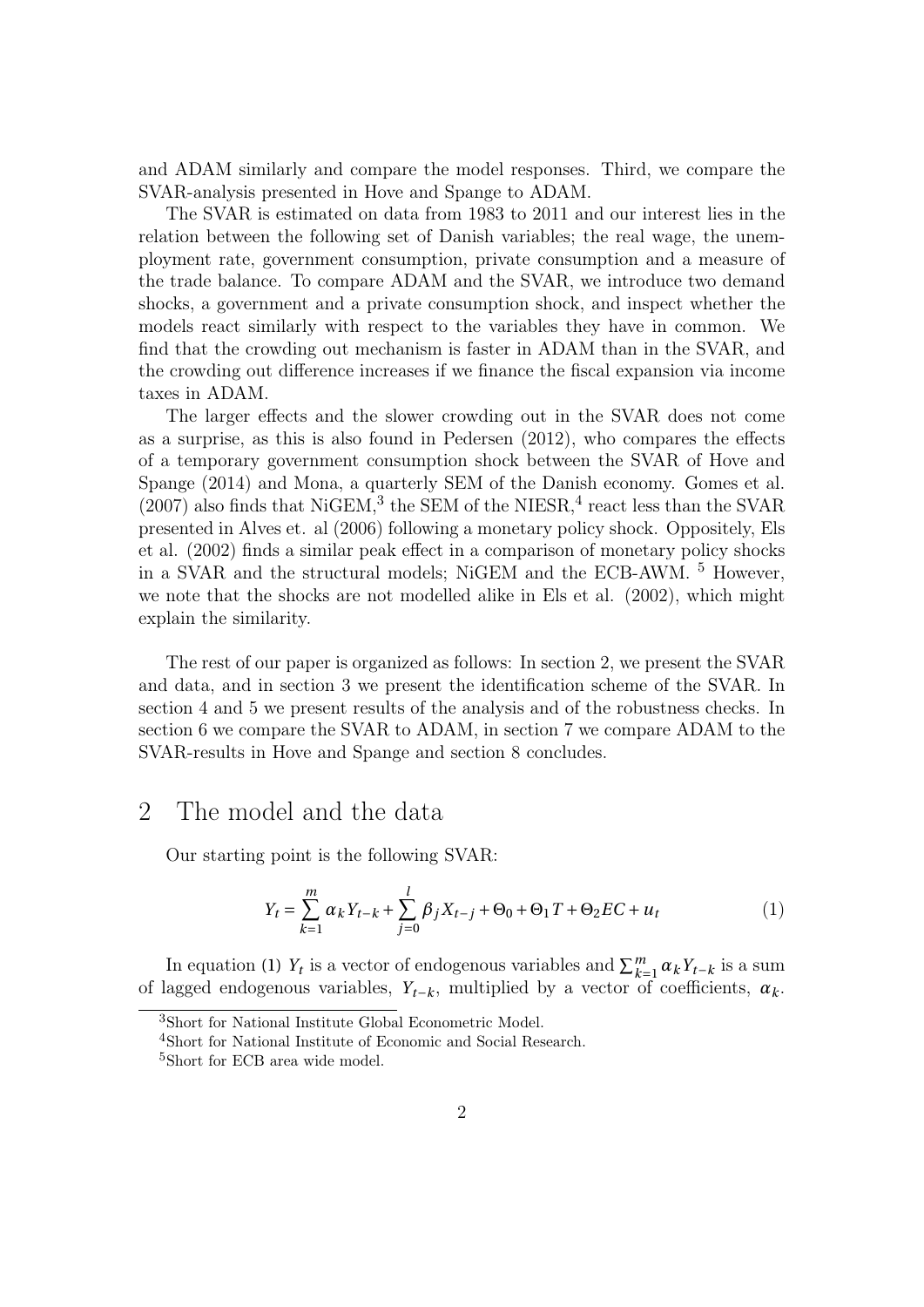$\sum_{j=0}^{l} \beta_j X_{t-j}$  is a sum of exogenous variables,  $X_{t-j}$ , multiplied by a vector of coefficients,  $\beta_j$ .  $\Theta_0$  is a vector of constants,  $\Theta_1$  contains the coefficients for the linear time trends,  $T$ , and  $\Theta_2$  contains the coefficients for the crisis dummy,  $EC$ , which is equal to 1 from the first quarter of 2008.  $u_t$  is an error term which can be written  $\frac{1}{4}$ as  $A_0^{-1}$  $\int_0^{-1} \epsilon_t$ . A<sub>0</sub> is a matrix containing the parameters of the contemporaneous relation between the endogenous variables and  $\epsilon_t$  are structural shocks. The vector of reduced form error terms should have an expected value of zero, a constant variance and be uncorrelated through time, i.e.  $E(u_t) = 0$ ,  $E(u_t u_t)$ *τ* ) = Σ*<sup>u</sup>* for *τ*= t and  $E(u_t u'_t)$  $\tau$ <sub>*τ*</sub>) = 0 for  $\tau \neq$  t.

In the model the vectors of endogenous and exogenous variables have the following content:

# $Y'_t = [EAGDP_t, RW_t, GC_t, UR_t, C_t, EM_t]$  and  $X'_t = [USGDP_t]$

In the endogenous vector,  $Y_t$ ,  $EAGDP_t$  is real GDP in the euro area,  $RW_t$  is the real wage,  $GC_t$  is government consumption,  $UR_t$  is the unemployment rate,  $C_t$  is private consumption and  $EM_t$  is the ratio of exports over imports. The last five variables in the endogenous vector are the Danish variables, which are all fully endogenous. The first variable in vector,  $Y_t$ , GDP in the euro area, is modelled as exogenous to the Danish variables so that no feedback is allowed from the Danish variables to the euro area.<sup>6</sup> In  $X_t$  we have the strictly exogenous variable, which is real GDP in the US, *U SGDP<sup>t</sup>* . Real GDP in the US is included to control for global shocks. All variables enter the system in log-levels except of the unemployment rate and the ratio of exports over imports, which are in logs.

We will argue that this set of variables is in line with a Keynesian model of a small open economy, as the variables capture the demand and supply side of the economy, as well as the effect from foreign economies. Government consumption, private consumption and exports over imports represent the demand side. The real wage and the unemployment rate represent the supply side, and the US and euro area are "the rest of the world".

In the analysis we will use seasonally adjusted quarterly data. All variables come from the Mona-database except for euro area and US GDP, which are, respectively, from the Area-wide model database and the database of Federal Reserve Bank of St. Louis. Graphs of the time series can be found in appendix A.

Before estimating the VAR, we will inspect the variables for non-stationarity using an augmented Dickey-Fuller (ADF) test, where we add a number of lagged differences chosen by a Bayesian information criterion. Based on graphical inspection, we include constants in all level tests and time trends when appropriate. For

 $6$ As in Hove and Spange (2014), though, they use a weighted average of GDP in Germany and Sweden instead of euro area GDP.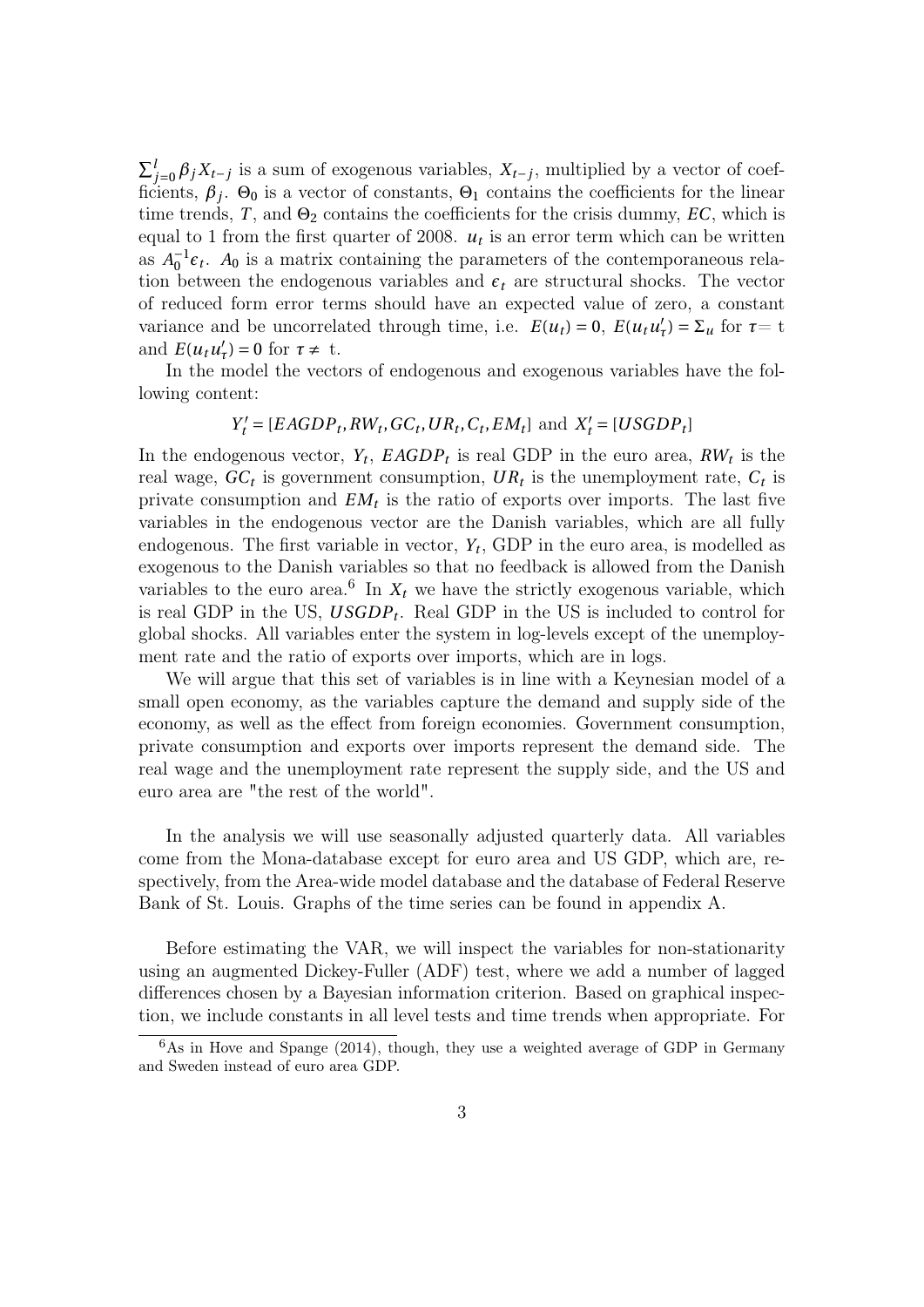the difference tests we include only constants. The results are reported in table 1. We note that. When the variables enter the ADF-test in levels the null cannot be rejected at a 5 percent significance level for any variable. When the variables enter the ADF-test in differences the null is rejected in all cases. Thus, we conclude that the variables in levels seem integrated of order one. We note that the ADF-test can be biased if a structural break is present in the data.

| Variable                            | Deterministic Terms | Lags | Test Value | Critical Value (5 percent level) |  |
|-------------------------------------|---------------------|------|------------|----------------------------------|--|
| Ratio export / imports              | Constant            |      | $-1.37$    | $-2.88$                          |  |
| $\Delta$ Ratio export / imports     | Constant            |      | $-8.6$     | $-2.88$                          |  |
| Unemployment                        | Constant            | 4    | $-1.1$     | $-2.88$                          |  |
| $\Delta$ Unemployment               | Constant            |      | $-3.36$    | $-2.88$                          |  |
| Log Private Consumption             | Constant, Trend     |      | $-2.31$    | $-3.43$                          |  |
| $\Delta log$ Private Consumption    | Constant            |      | $-7.54$    | $-2.88$                          |  |
| Log Government Consumption          | Constant, Trend     |      | $-1.29$    | $-3.43$                          |  |
| $\Delta log$ Government Consumption | Constant            |      | $-6.69$    | $-2.88$                          |  |
| Log Real wage                       | Constant, Trend     |      | $-1.77$    | $-3.43$                          |  |
| $\Delta log$ Real wage              | Constant            |      | $-7.11$    | $-2.88$                          |  |
| Log US GDP                          | Constant, Trend     | 2    | $-1.38$    | $-3.43$                          |  |
| $\Delta log$ US GDP                 | Constant            |      | $-4.09$    | $-2.88$                          |  |
| Log Euro area GDP                   | Constant, Trend     |      | $-1.72$    | $-3.43$                          |  |
| $\Delta log$ Euro area GDP          | Constant            |      | $-4.61$    | $-2.88$                          |  |

Notes: The critical values are from Hamilton (1994), Appendix B.

Table 1: Augmented Dickey-Fuller tests

We abstain from an explicit co-integration analysis, as we can estimate our system consistently also when the variables are non-stationary, cf. Hamilton (1994) ch. 20, and as this approach is commonly used in related studies. <sup>7</sup> The model is estimated on data from 1st quarter of 1983 to 4th quarter of 2011, so Denmark follows a hard currency regime throughout the sample.

To choose the number of lags in the model, we apply a standard LM-test with a  $\chi^2$ -distribution and an LM-test with an *F*-distribution (LMF); both tests concern autocorrelation. We apply both types of test, as the LMF-test is a small sample correction of the LM-test. <sup>8</sup> We test for serial correlation up to the 1st and 4th lag. The LMF-test suggests more than one set of lags for the endogenous and exogenous variables, as several p-values are above the 5 percent significance level, cf. table 2. On the other hand, the LM-test suggests 3 lags for all endogenous variables and up to 1 lag for the exogenous variables, as the p-values peak at these lags, cf. table 2. We proceed with this lag set and test its residuals for ARCH and normality. The multivariate ARCH-test shows no sign of heteroscedastic errors, cf. table 3,

<sup>7</sup>See, e.g. Hove and Spange (2014), Blanchard and Perotti (2002) and Heppke-Falk et al. (2006).

<sup>&</sup>lt;sup>8</sup>We justify this choice as Juselius (2006), ch. 4, describes a small sample for quarterly macro models to lie between 50 to 100 observations, which is close to our sample size of approximately 116.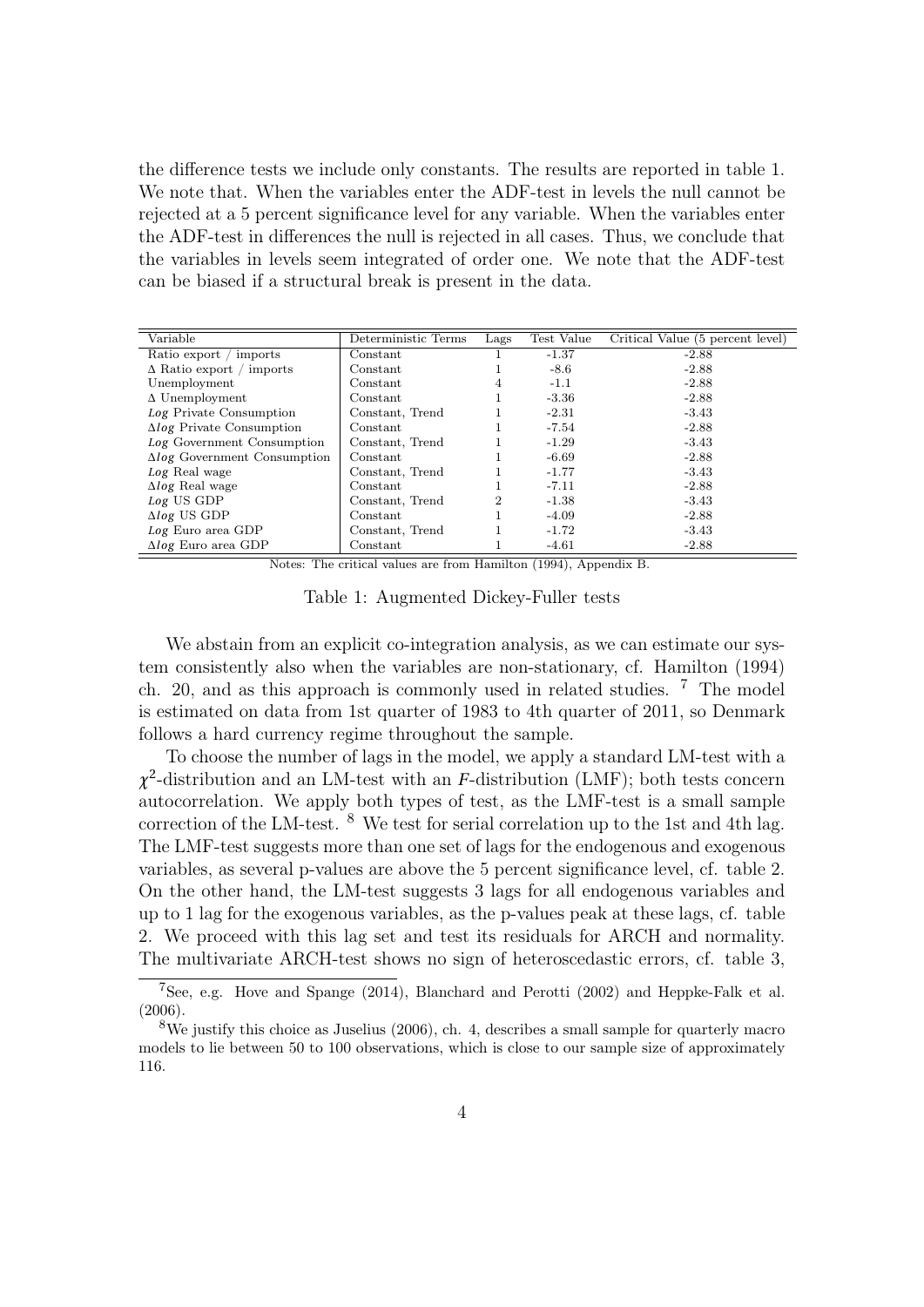| LMF(1)/LMF(4)     | Lag X-vector: $0$ | Lag $X-vector:$ | LM(1)/LM(4)       | Lag X-vector: $0$ | Lag $X-vector: 1$ |
|-------------------|-------------------|-----------------|-------------------|-------------------|-------------------|
| Lag Y-vector: $1$ | 0.00/0.00         | 0.00/0.00       | Lag Y-vector: $1$ | 0.00/0.00         | 0.00/0.00         |
| Lag Y-vector: $2$ | 0.00/0.14         | 0.01/0.24       | Lag Y-vector: 2   | 0.00/0.01         | 0.00/0.02         |
| Lag Y-vector: $3$ | 0.13/0.46         | 0.48/0.37       | Lag Y-vector: $3$ | 0.02/0.03         | 0.17/0.01         |
| Lag Y-vector: $4$ | 0.04/0.07         | 0.29/0.35       | Lag Y-vector: $4$ | 0.00/0.00         | 0.04/0.00         |

Notes: The numbers reported are probabilities of rejecting the zero hypothesis of no serial correlation.

Table 2: Serial correlation tests

column 2. However, in the multivariate JB-test, normality is rejected, cf. table 3 column 4. An inspection of the JB-tests applied to each equation in the model indicates that the euro area GDP and the government consumption equation causes the rejection. Therefore, we choose to include two dummy variables<sup>9</sup> in the model and redo the regression. Now, the multivariate normality test cannot be rejected at a 5 percent significance level, cf. table (3), column (5). Furthermore, most of the  $LM$ -tests show no sign of autocorrelation<sup>10</sup>, and a multivariate ARCH-test do not indicate any heteroskedasticity, cf. table (3), column (3). Finally, we once (again) inspect the residuals graphically; there is no sign of significant autocorrelation nor structural breaks, cf. figures in appendix A. We have also looked at the stability of the model using eigenvalues, and non of the eigenvalues are larger than one, cf. Appendix F, thus, the model seems stable. Shortly, we decide to continue with a model, which applies a set of deterministic terms including dummies, and uses 3 and up to 1 lag for the endogenous and exogenous variables, respectively.

### 3 Identification

To identify the causal relation between the - unobserved - structural shocks in  $\epsilon$  and the endogenous variables, we have to identify the relation between structural and reduced form error terms. This may be done in more than one way; we will try two. First, we use a recursive identification strategy and, second, we try a structural one.

<sup>&</sup>lt;sup>9</sup>The first dummy accounts for negative residuals in the euro area GDP equation in the 3rd quarter of 1986, in the 3rd quarter of 1988 and in the 2nd quarter of 2008. The second dummy is equal to one in the 2nd quarter of 1987 and in the 2nd quarter of 1996 and captures large residuals in the government consumption equation.

<sup>&</sup>lt;sup>10</sup>The p-values: LMF(1) = 0.28, LMF(4) = 0.42, LM(1) = 0.07, LM(4) = 0.01.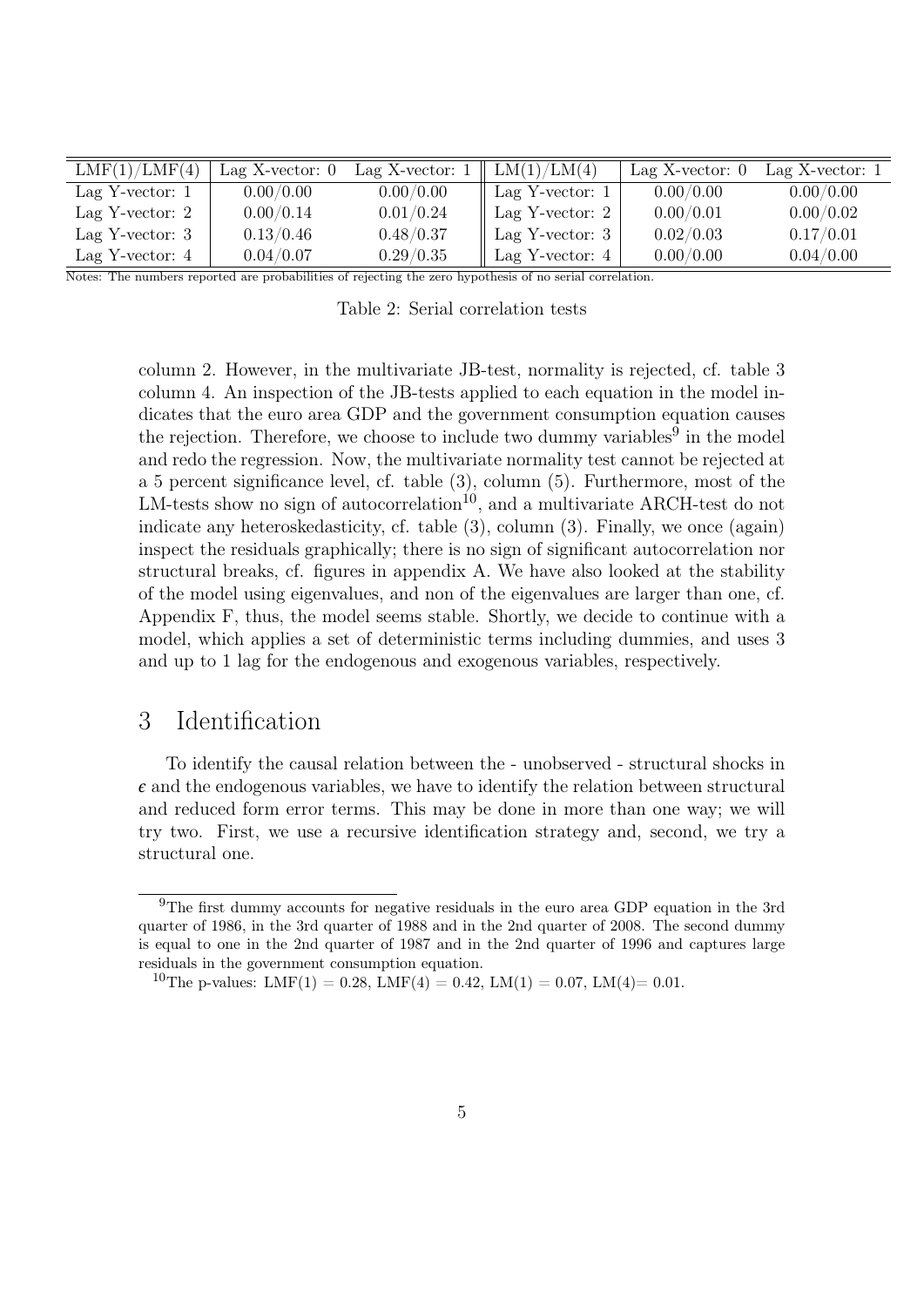| Equation residual | $ARCH-test (1)$ | ARCH-test | JB-Test | (2)<br>JB-Test |
|-------------------|-----------------|-----------|---------|----------------|
| <b>EAGDP</b>      | 0.11            | 0.00      | 0.00    | 0.04           |
| RW                | 0.05            | 0.04      | 0.94    | 0.59           |
| GC                | 0.33            | 0.31      | 0.03    | 0.83           |
| <b>UR</b>         | 0.70            | 0.54      | 0.46    | 0.59           |
| С                 | 0.68            | 0.48      | 0.43    | 0.97           |
| ΕM                | 0.76            | 0.49      | 0.46    | 0.83           |
| Multivariate:     | 0.3865          | 0.4236    | 0.00    | 0.44           |

Notes: The numbers reported are probabilities of rejecting the zero hypothesis of homoscedastic errors and normality for the ARCH- and the JB-test, respectively. We note that the JB-test is based on a Cholesky decomposition of the variance-covariance matrix, which makes it sensitive to the ordering of the variables, see Pfaff (2008). In the ARCH-test we used 12 and 5 lags in the single and multivariate test, respectively. The tests denoted by (1) and (2) concern the model without and with dummies.

Table 3: ARCH- and JB-tests

#### 3.1 Recursive identification

The recursive strategy uses a Cholesky decomposition of the variance-covariance matrix of the reduced form residuals. This matrix,  $\Sigma_u$ , can be represented by  $PP'$ , where *P* is a  $6x6$  lower triangle matrix with standard deviations of the reduced form residuals in the main diagonal, covariances below and zeros above. Using  $u_t = A_0^{-1}$  $\sum_{i=0}^{-1} \epsilon_i$  the variance-covariance matrix of  $u_t$  can be written as;  $\Sigma_u = A_0^{-1}$  $\sum_{\epsilon}^{-1} \sum_{\epsilon} A_0^{-1}$  $\frac{-1}{0}$ . Setting  $\Sigma_{\epsilon} = DD'$  where *D* is a diagonal matrix with the same main diagonal as *P* we get;  $PP' = \Sigma_u = A_0^{-1}$  $0^{-1}\Sigma_{\epsilon}A_0^{-1} = A_0^{-1}DD'A_0^{-1} \rightarrow A_0^{-1}D = P \rightarrow A_0 = DP^{-1}$ , which means that  $A_0 u_t = \epsilon_t$  becomes:

$$
\begin{pmatrix}\n1 & 0 & 0 & 0 & 0 & 0 \\
-b_1 & 1 & 0 & 0 & 0 & 0 \\
-c_1 & -c_2 & 1 & 0 & 0 & 0 \\
-d_1 & -d_2 & -d_3 & 1 & 0 & 0 \\
-e_1 & -e_2 & -e_3 & -e_4 & 1 & 0 \\
-f_1 & -f_2 & -f_3 & -f_4 & -f_5 & 1\n\end{pmatrix}\n\begin{pmatrix}\nu^{EAGDP} \\ u^{RW} \\ u^{GC} \\ u^{UR} \\ u^C \\ u^{EM}\end{pmatrix} =\n\begin{pmatrix}\n\epsilon^{EAGDP} \\ \epsilon^{RW} \\ \epsilon^{C} \\ \epsilon^{UR} \\ \epsilon^{EM}\end{pmatrix}
$$
\n(2)

The system in equation (3) is just identified, and as  $P$  is lower triangle  $A_0$  becomes lower triangle implying that a recursive structure is put on the contemporaneous relation of the variables. This means that all variables are affected within a quarter by a shock to the variable ordered first (in our case the ratio of exports over imports), but none of the other variables are affected within a quarter by a shock to the variable ordered last (in our case euroarea GDP).  $^{11}$  The Cholesky identification

 $11$ We order the six endogenous variables as presented in the vector in the previous section, and we thereby assume; (i) Euro area GDP is ordered first and is unaffected by shocks to the five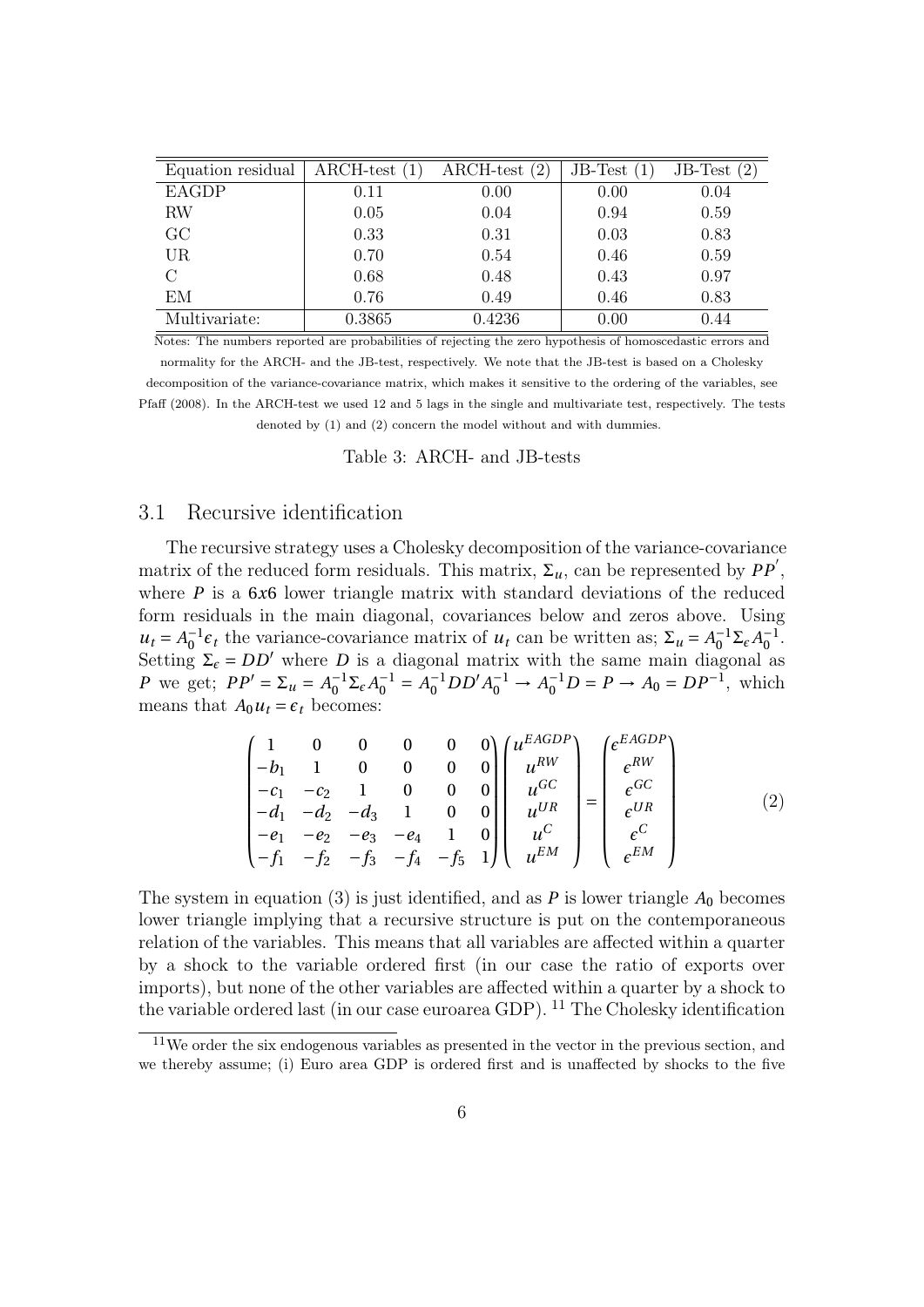strategy has its drawbacks, as it is sensitive to the ordering of the variables and as some of the imposed assumptions might be unrealistic. All in all, there are 5! possible orderings of the Danish variables, but we do not attempt to inspect more than one. Instead, we use a structural identification strategy, as an alternative.

#### 3.2 Structural identification

This method is inspired by Hove and Spange. First we write the matrix equation  $A_0 u_t = \epsilon_t$  as:

$$
u^{EAGDP} = a_1 u^{RW} + a_2 u^{GC} + a_3 u^{UR} + a_4 u^C + a_5 u^{EM} + \epsilon^{EAGDP}
$$
 (3)

$$
u^{RW} = b_1 u^{EAGDP} + b_2 u^{GC} + b_3 u^{UR} + b_4 u^{C} + b_5 u^{EM} + \epsilon^{RW}
$$
 (4)

$$
u^{GC} = c_1 u^{EAGDP} + c_2 u^{RW} + c_3 u^{UR} + c_4 u^C + c_5 u^{EM} + \epsilon^{GC}
$$
 (5)

$$
u^{UR} = d_1 u^{EAGDP} + d_2 u^{RW} + d_3 u^{GC} + d_3 u^C + d_5 u^{EM} + \epsilon^{UR}
$$
(6)

$$
u^{C} = e_{1}u^{EAGDP} + e_{2}u^{RW} + e_{3}u^{GC} + e_{4}u^{UR} + e_{5}u^{EM} + e^{C}
$$
 (7)

$$
u^{EM} = f_1 u^{EAGDP} + f_2 u^{RW} + f_3 u^{GC} + f_4 u^{UR} + f_5 u^{C} + \epsilon^{EM}
$$
 (8)

To solve this system one must impose a set of restrictions. We start by assuming, that euro area GDP is unaffected by Danish shocks so that  $a_1 = a_2 = a_3 = a_4 = a_4$  $a_5 = 0$ . The real wage is assumed only to be affected by its own shock, as nominal wage and price formations are sticky, which means that  $b_1 = b_2 = b_3 = b_4 = b_5 = 0$ . Thus, this identification scheme rules out a contemporaneous impact from euro area GDP on the real wage in opposition to the recursive structure. Using the description in Perotti (2005), government consumption shocks can be seen as a linear combination of three different shocks; (i) the automatic response of government consumption to (in our case) the macro variables, (ii) the systematic, discretionary response of government consumption to the macro variables, and (iii) the random, discrete fiscal policy shocks. We follow Blanchard and Perotti (2002), Hove and Spange (2014) and others, and assume that government consumption does not react immediately to the other macro variables on a discretionary basis, because fiscal authorities need more than a quarter to react to macro developments. This

Danish variables. (ii) Real wage formation is sticky and do not react immediately to shocks to the other variables except to euro area GDP. Thus, the real wage can be interpreted as the least endogenous Danish variable in the system. (iii) Government consumption reacts immediately to euro area GDP and real wage shocks, but not to shocks to the unemployment rate, private consumption or exports over imports. (iiii) The unemployment rate reacts within a quarter to shocks to all variables except private consumption and exports over imports. (iiiii) Private consumption reacts immediately to all variables except shocks to exports over imports. (iiiiii) Exports over imports is the most endogenous variable and reacts immediately to shocks to all the other variables.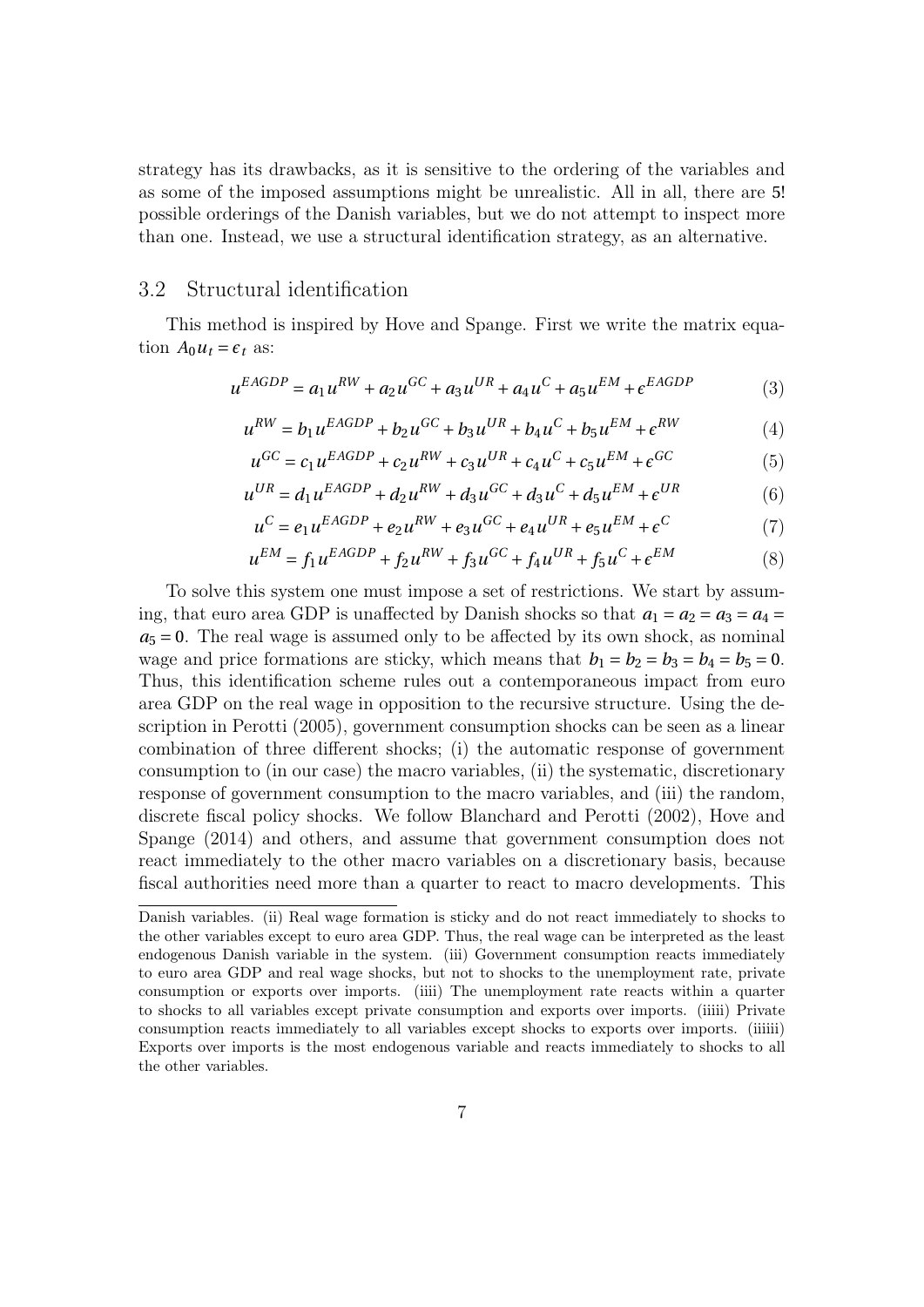rule out (ii). Furthermore, we assume away any automatic response of government consumption to the unemployment rate within a quarter. A similar assumption is often found in related studies, which use GDP instead of the unemployment rate.<sup>12</sup> This assumption makes (i) irrelevant, and without fiscal shocks of type (i) and (ii), we can set  $c_1 = c_2 = c_3 = c_4 = c_5 = 0$ . However, in section 7 we make a robustness check, where we estimate the semi-elasticity, *c*3, and include it in the identification.<sup>13</sup>

The unemployment rate is allowed to react directly to government consumption shocks, but not to the other variables so  $d_1 = d_2 = d_4 = d_5 = 0$ . The idea is that fiscal authorities can directly affect public employment and therefore total unemployment, but the effects of other macro variables on the unemployment rate are more indirect, as it may take more than a quarter for a firm to hire workers following, e.g. a rise in private consumption. Private consumption is assumed to be unaffected by shocks to euro area GDP and to exports over imports, but is allowed to react immediately to shocks to the other variables, so that  $e_1 = e_5 = 0$ . Finally, exports over imports is expected to respond to all other variables within a quarter, which makes it the most endogenous variable in the model, as in the case of the recursive structure. Implementing all restrictions, we can simplify equation  $(4)$  – (9) to:

$$
u^{EAGDP} = e^{EAGDP}
$$
\n<sup>(9)</sup>

$$
u^{RW} = e^{RW} \tag{10}
$$

$$
u^{GC} = \epsilon^{GC} \tag{11}
$$

$$
u^{UR} = d_3 u^{GC} + \epsilon^{UR} \tag{12}
$$

$$
u^{C} = e_{2}u^{RW} + e_{3}u^{GC} + e_{4}u^{UR} + \epsilon^{C}
$$
 (13)

$$
u^{EM} = f_1 u^{EAGDP} + f_2 u^{RW} + f_3 u^{GC} + f_4 u^{UR} + f_5 u^{C} + \epsilon^{EM}
$$
(14)

The remaining coefficients can be estimated using the reduced form residuals. To estimate (13), we use  $\epsilon^{GC}$  as an instrument for  $u^{GC}$ , and obtain the residual  $u^{UR}$ . We then estimate (14), by regressing  $u^C$  on  $u^{RW}$ ,  $u^{GC}$  and the residual determined by (13), which by assumption and construction is uncorrelated with  $u^{GC}$ . Equation (15) is estimated like (14), but we also include the residual from regression (14) as an instrument for  $u^C$ .

The estimated coefficients are available in appendix B. Now, we have identified all coefficients in  $(10) - (15)$  and are able to calculate the effects of shocks to the SVAR model, or rather to the two SVAR models; one identified recursively and

 $12$ See, e.g. Hove and Spange or Ravnik and Zilic (2010).

<sup>13</sup>See appendix C.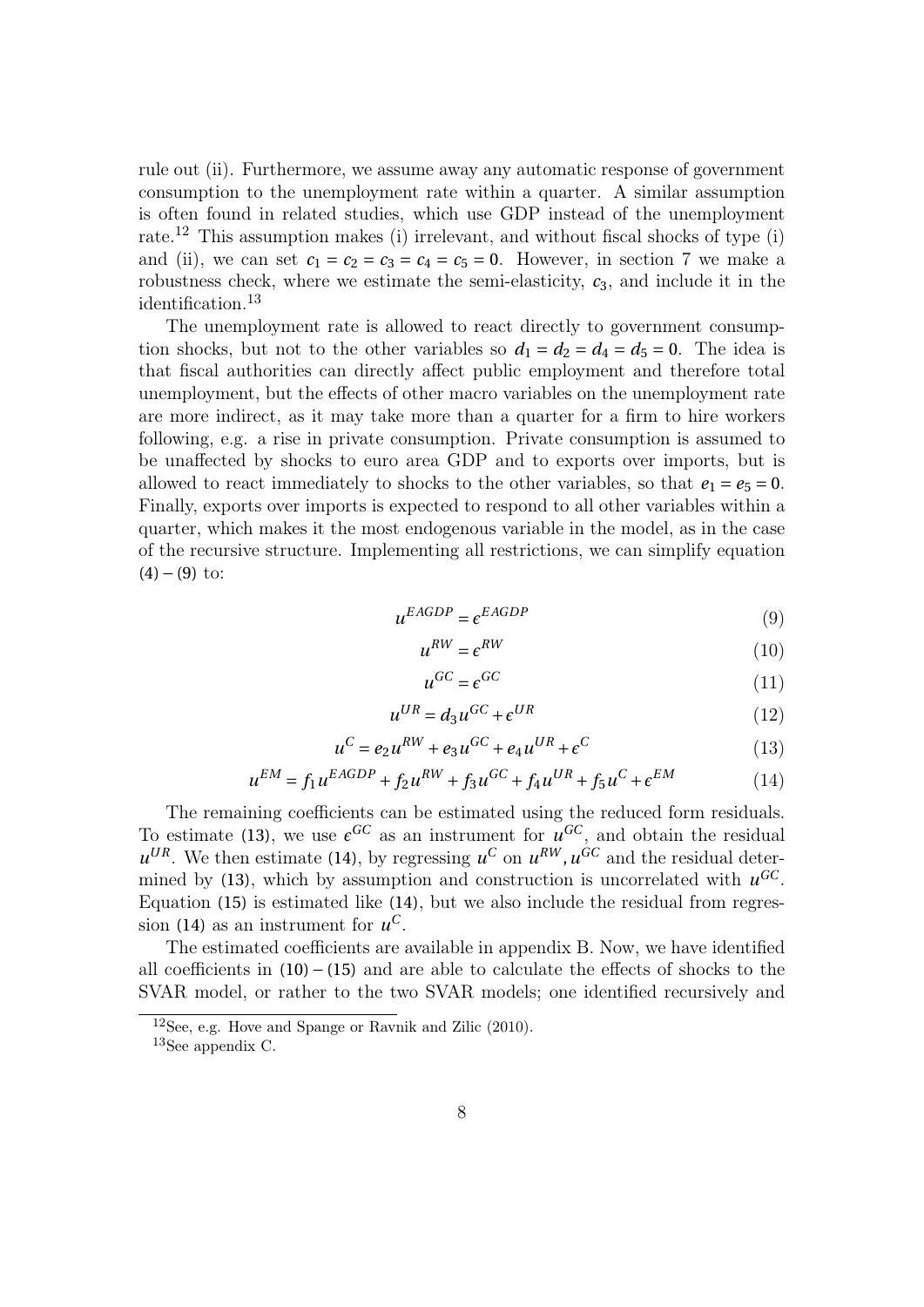one identified structurally.

### 4 Results

The resulting effects of shocks to the SVAR are shown in figure 1 and the graphs display both the results where the recursive identification is used, the blue solid line, and the result of using the structural identification, the black solid line. All shocks are temporary. They occur in the first quarter of the calculation period, and they come in size of one percent or percentage point. Hall (1992)s 95 percentile bootstrapped confidence intervals,  $\text{CIs}$ ,  $^{14}$  based on 5000 replications are included as a metric for the statistical significance. The red dotted CIs belong to the structurally identified model and the green ones to the recursive model. In the figure, each row presents the response of all Danish variables following a shock to one of the five Danish variables.

Real wage shock, figure 1, row 1: A positive real wage shock initially increases consumption and decreases exports over imports, but the effect disappears quickly. The unemployment rate increases, reaches a maximum after 2 years and is approximately back to zero after 7 years. We expect the rise in unemployment to happen, because a higher real wages deteriorates Danish competitiveness and reduces the demand for Danish goods, and because higher real wages make firms substitute away from labour towards capital.

Government consumption, figure 1, row 2: A government consumption shock decreases private consumption. After a few quarters the effects reverse and consumption rises while exports over imports starts to fall. The initial response of consumption suggests Ricardian behaviour of consumers as found by Hove and Spange, however, in our SVAR the effect becomes positive after a few quarters. We will return to this effect on private consumption in the following section on robustness checks. The unemployment rate falls initially and the impact from the government consumption shock peaks after three years. After approximately 5 years the government consumption effect is no longer significant, and the multiplier approaches zero seven years after the shock. The real wage increases a little during the first quarter, but this effect disappears after 2-3 quarters.

Unemployment shock, figure 1, row 3: A positive unemployment shock has a significant and puzzling positive short term effect on the real wage, but this effect disappears after 1.5 year. For the remaining variables the confidence intervals are quite wide, and therefore we abstain from commenting.

Private consumption shock, figure 1, row 4: A positive consumption shock

<sup>14</sup>We have transformed the Efron and Tibshirani (1993) bootstrapped confidence intervals to Hall (1992) confidence intervals based on the description in Lütkepohl (2006).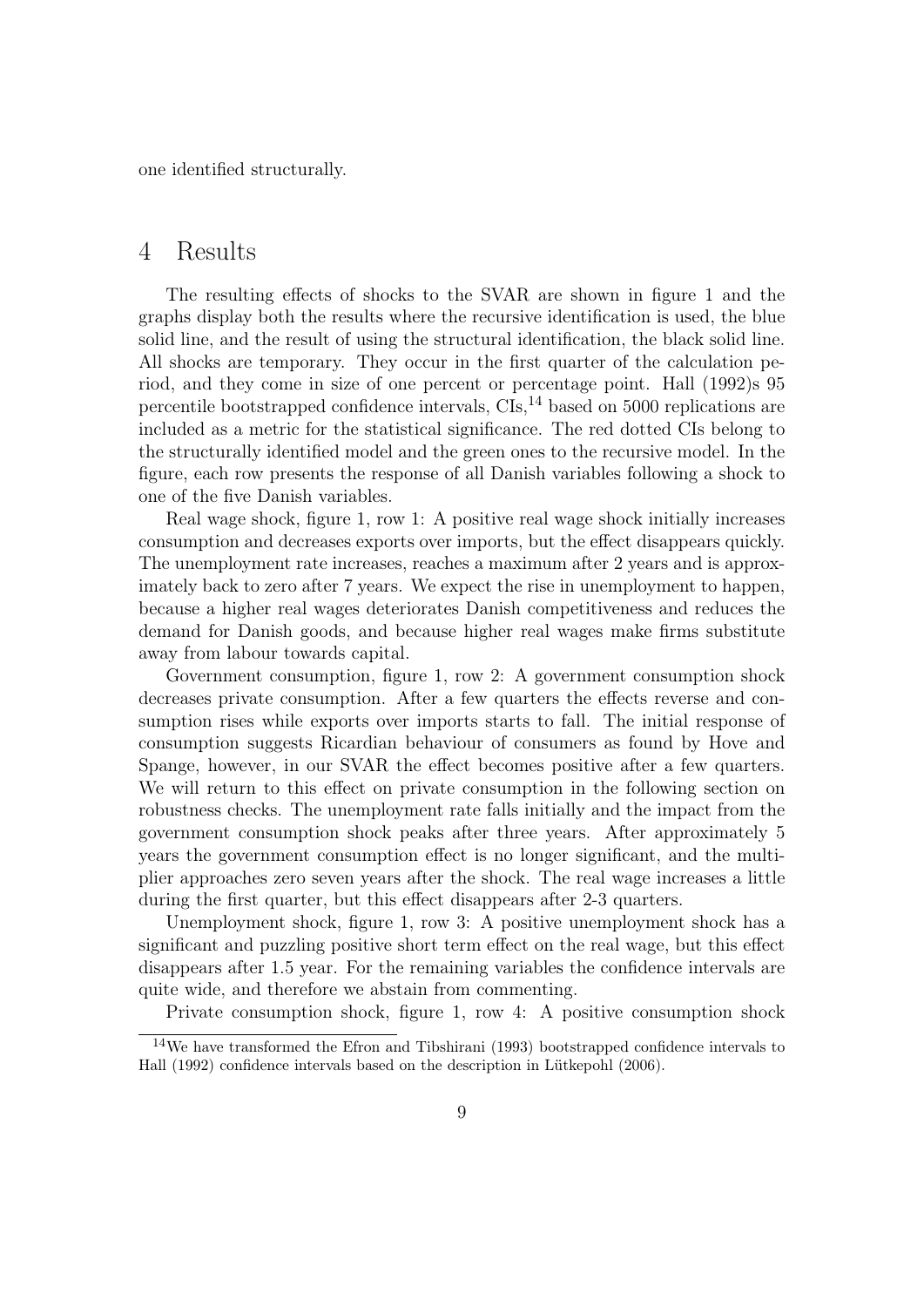initially decreases exports over imports and we interpret this to reflect a rise in imports, as exports are expected to remain unchanged initially. The unemployment rate falls significantly, the fall reaches a maximum after approximately 2 years and slowly converges back toward the baseline. The reaction of government consumption is positive, but insignificant.

Exports over imports shock, figure 1, row 5: A positive shock to exports over imports can be interpreted in different ways. We may see it as an improvement in Danish competitiveness, which stimulates exports and reduces import. The Danish unemployment rate decreases as economic activity increases and the fall in real wages seems contra-intuitive.

All in all, the impulse response functions based on the different identification strategies do not differ much, which is not necessarily surprising, as the coefficient matrix of our structural identification approach almost has a lower triangle form.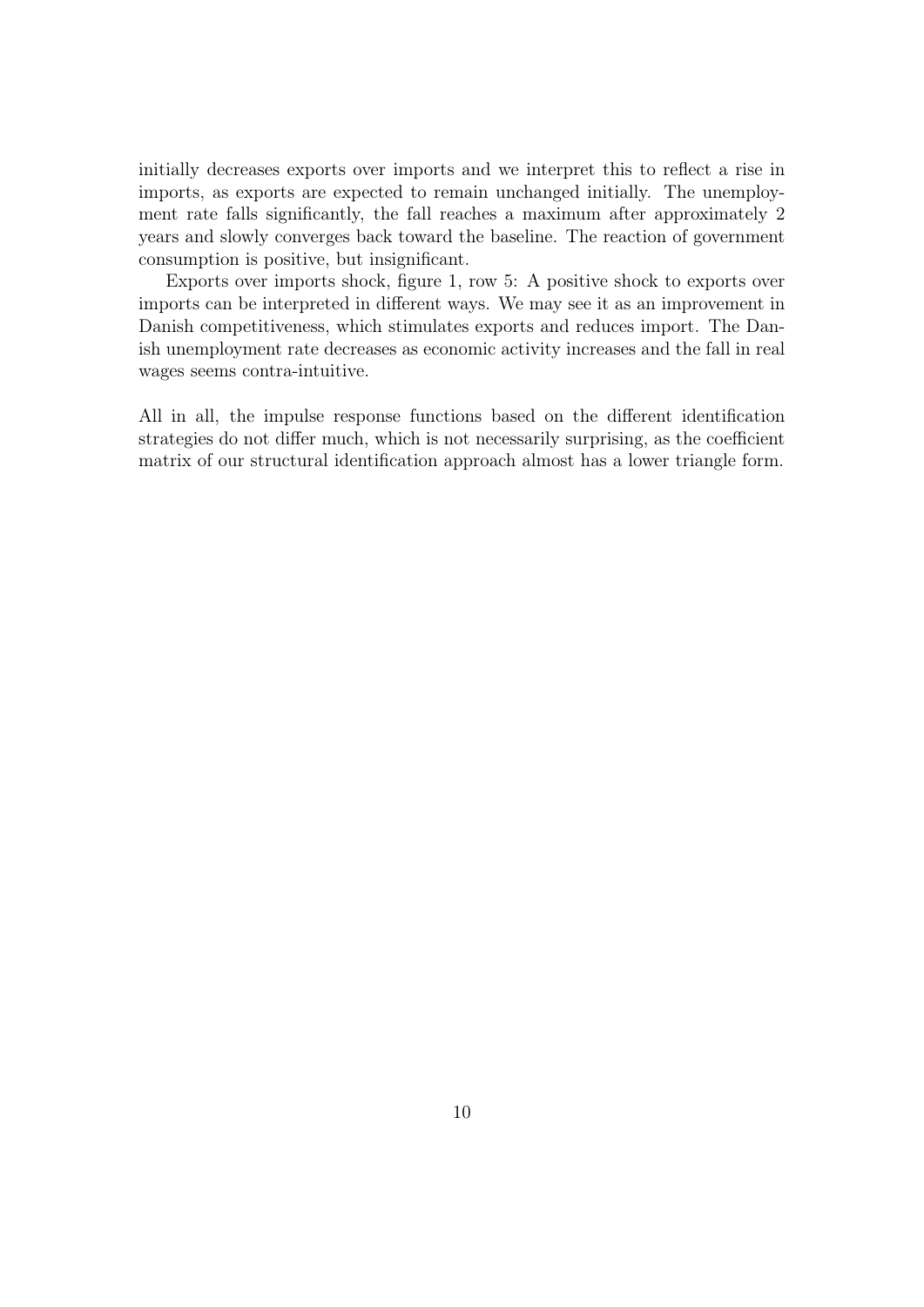

Notes: The black and blue solid lines are impulse response functions from the structural and the recursive identification, respectively. The red and green dotted lines are 95 percent confidence intervals, which belongs to the structural and the recursive identification.

Figure 1: Impulse response functions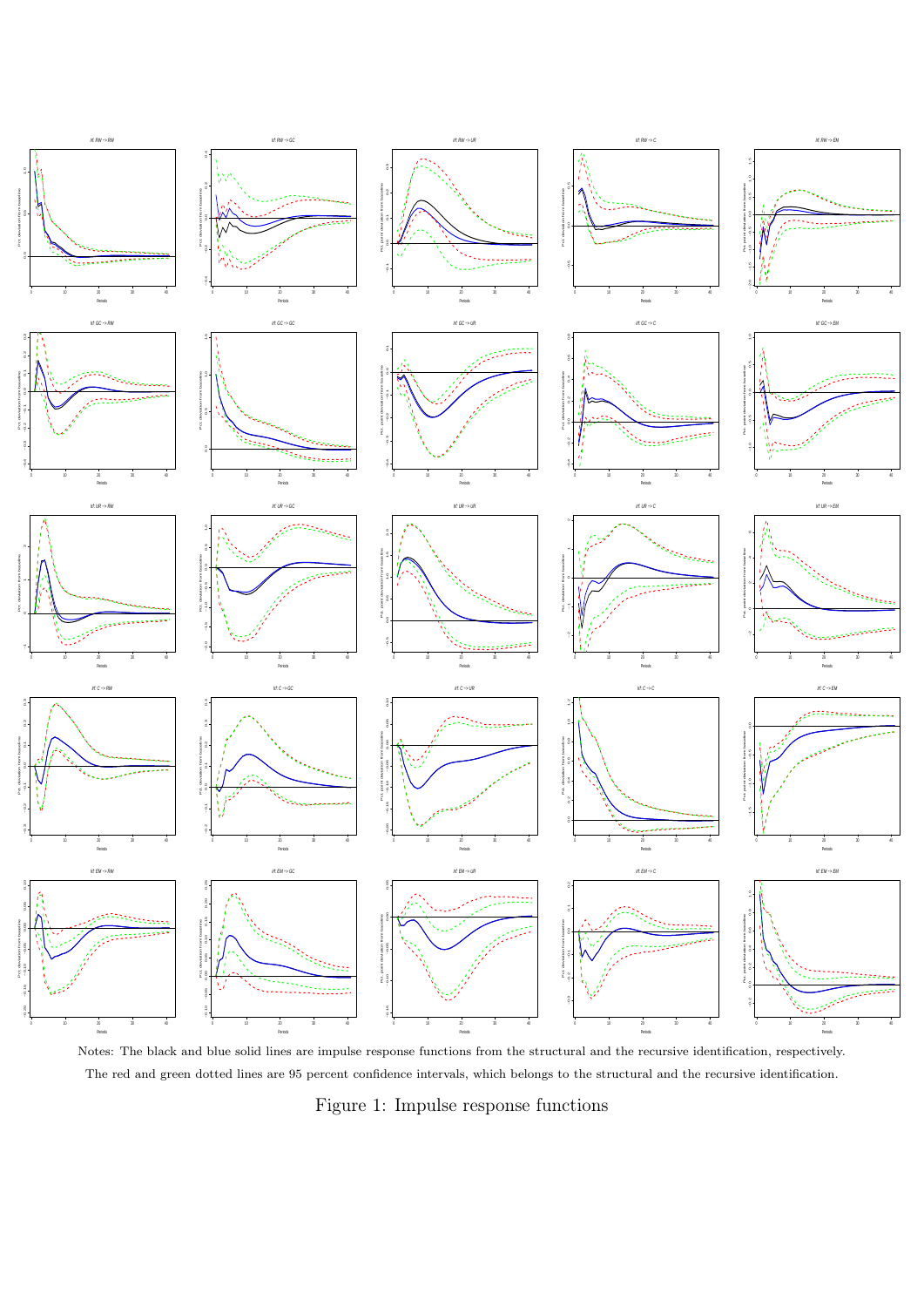### 5 Robustness checks

In this section we present a robustness analysis, which consists of 5 separate checks. To stay focused we investigate only the government consumption shock and we concentrate on the impulse response functions of the structurally identified model, which serves as the baseline model. For the robustness checks we do not show confidence intervals.

Figure 2 show the effects of shocks to government consumption and each colored line represents the original model with a new feature. The black line is the original model presented in the previous section using the structural identification. The purple line is a model where we allow government consumption to react immediately to the unemployment rate. We have estimated the semi-elasticity,  $c_3$ , to −0.41, which suggests that government consumption was procyclically in the period of interest. We note that the estimate is significant on a 10 percent level and is based on a very simple estimation approach.

The green line represents a model, in which real GDP replaces the unemployment rate. The blue line represents a model estimated on a sample where we have excluded the crisis period, and the brown line represents a model with 4 and 2 lags of the endogenous and exogenous variables, respectively. As a final check we estimate our baseline model in first differences. In general, these models seem to react similarly to a government consumption shock. However, a few things are worth mentioning.

For instance, we note that allowing government consumption to react to the unemployment rate within a quarter does not make much difference, as the impulse response functions are hard to differentiate in the figures. For the model where we replace the unemployment rate by GDP, we find a positive impact on GDP from a government consumption shock. The impact and cumulative multipliers, i.e. the initial and cumulative effect of government consumption on  $GDP<sup>15</sup>$ , are 1.15 and 1.51, respectively. These multipliers are similar to the findings of impact and cumulative multipliers around 1.3 in Hove and Spange, but higher than the multipliers estimated in Ilzetzki et al. (2011). Ilzetzki et al. report impact multipliers of only 0.37 and 0.09 for high income countries and fixed exchange rate regimes, respectively, but they report cumulative multipliers of 0.80 and 1.50 for the same country groups and this is close to our cumulative multipliers.

If we exclude the crisis period after 2007 from the sample, it seems that consumers behave more Ricardian-like, as the effect on private consumption stays

 $15$ We have calculated the cumulative multiplier over a 25 quarter time horizon. However, using a 40 quarter horizon would not change the result much. The impact multiplier is calculated as:  $\frac{\Delta GDP_1}{\Delta GC_1}$  and the cumulative multiplier as:  $\frac{\sum_{t=1}^{25} \Delta GDP_t}{\sum_{t=1}^{25} \Delta GC_t}$  $\sum_{t=1}^{t} \frac{\Delta G L}{\Delta G C_t}$  (Ilzetzki et al. (2011)), recall, that we shock in the first quarter of the sample. ∆*X<sup>t</sup>* refers to the deviation of *X<sup>t</sup>* from baseline in period *t*.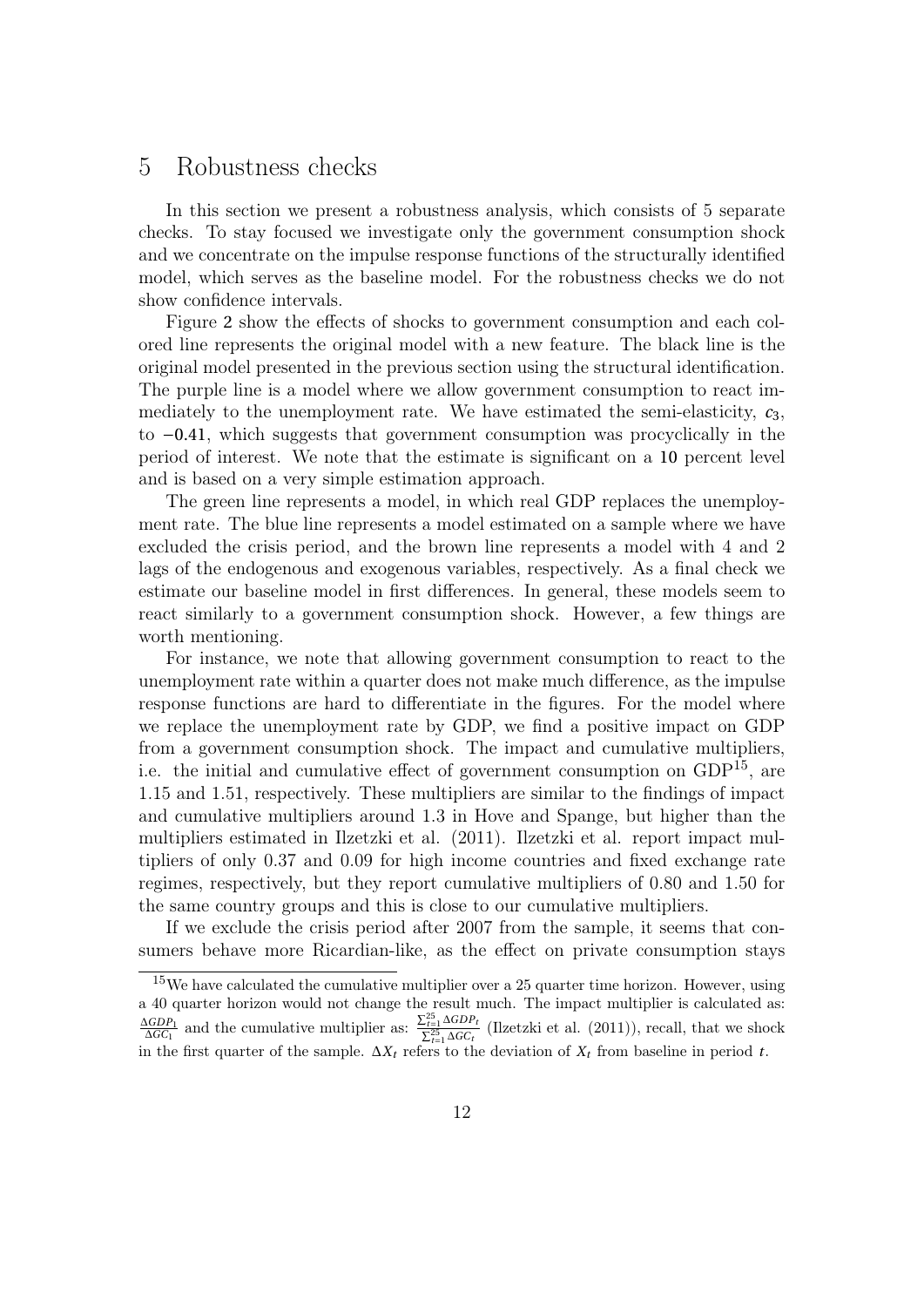negative for a longer period following a government consumption shock. We could argue that excluding the 4 years of crisis from the sample makes the estimated model more likely to represent a "boom" regime, and it is worth considering that the effect on private consumption from government consumption can be regime dependent as found in Auerbach and Gorodnichenko (2012) for the US economy.

Concerning the model with extra lags, we just note that the impulse response functions become more volatile. As a final robustness check, we estimate our baseline model with the variables in first differences and simulate a government and a private consumption shock. The figures of the impulse response functions are shown in appendix D. The responses initially display the same pattern as in our primary results, however, the response functions are very volatile and they have wide CIs, which makes them difficult to interpret. It may be noted that a temporary shock to a model in differences produces a permanent shock to the levels, and therefore only the impact multiplier from the difference model can be compared between the level and the first difference model.

# 6 Comparison of ADAM and the SVAR

In this section, we compare the baseline SVAR model to ADAM over a ten year period following a shock. We focus on two demand shocks; a government and a private consumption shock. These shocks are convenient as they are standard experiments and easy to perform in ADAM without imposing too many extra assumptions.

Since government consumption is endogenous in the SVAR, and because ADAM does not have a fiscal reaction function, we have to take a stance upon how to formulate the shock to government consumption and decide whether the shock should be financed. In the SVAR, we do not know if the reaction of government consumption is financed, so we face the risk of comparing multipliers which are not comparable. To address this issue, we compare the SVAR results to more than one ADAM experiment. First we model ADAM as simple as possible, and afterwards we include an income tax reaction so that the public debt is unaffected over the long run.

As the SVAR runs on quarterly data, and as ADAM is an annual model, we calculate the annual average of the impulse response multipliers from the SVAR and compare the models in annual terms. In all experiments with government consumption shocks, we take the SVAR-calculated response of government consumption and insert it in ADAMs government consumption equation.

In ADAM, a government consumption shock can come from more than one source, as government consumption is a function of public employment, govern-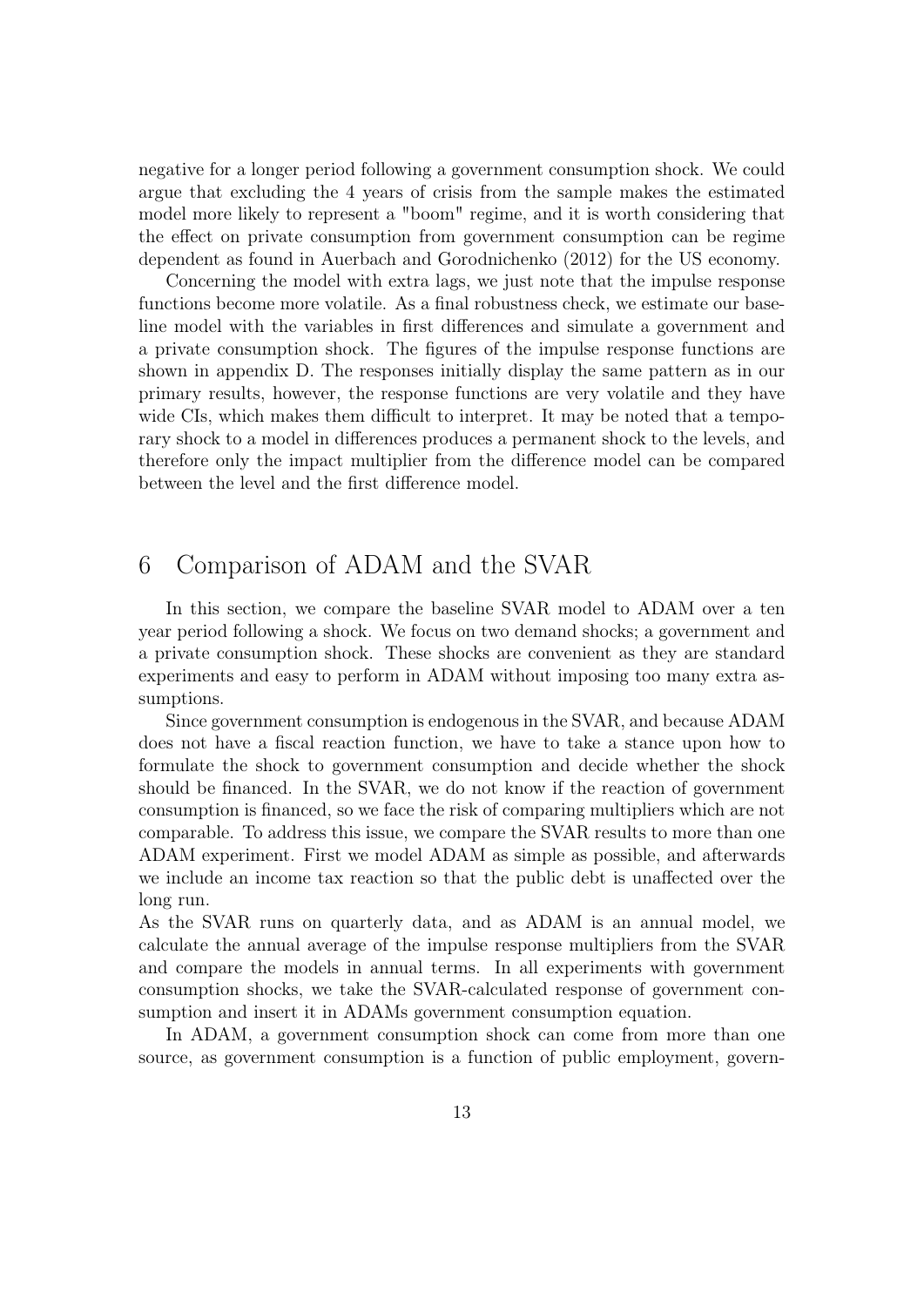

Notes: The purple line model in which government consumption automatically reacts to the unemployment rate in the first quarter. The blue line is model excluding the crisis from the sample. The brown line is model from section 5 with 4 and 2 lags of the endogenous and exogenous variables, respectively. The black line is the model from section 4.2 identified using the structural identification. No confidence intervals are provided. FY is real GDP

Figure 2: Robustness analysis; government consumption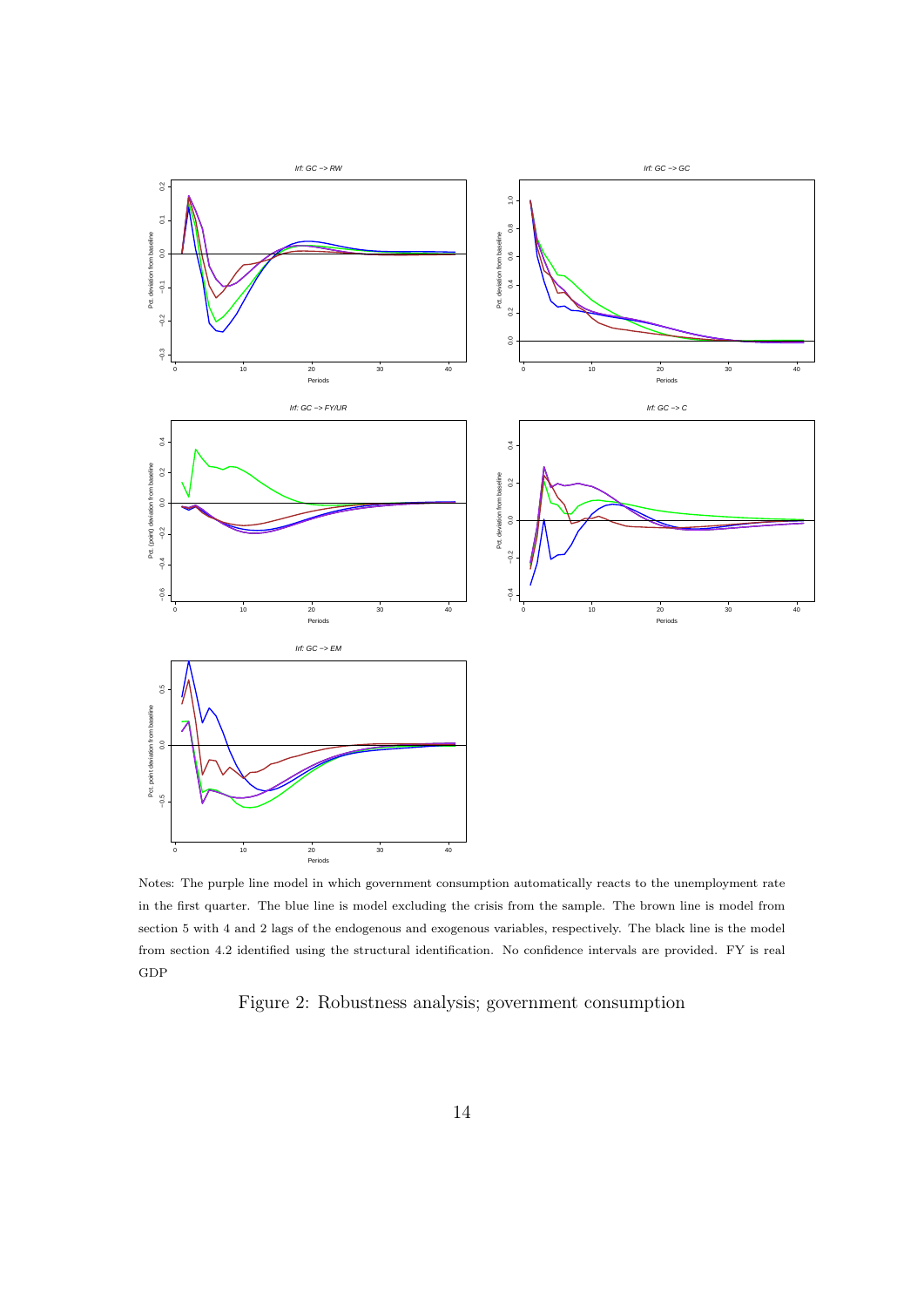ment purchases of goods and services and government reinvestments. The latter component is rather small, and we ignore it. However, there is a difference between shocking consumption via public employment or via government purchases of goods and services. When we shock the former, we make a combined shock as an increase in public employment automatically increases government consumption of goods and services. On the other hand, a shock to government consumption of goods and services has no effect on public employment. Therefore, we use two types of government consumption experiments in ADAM; one where the increase in government consumption comes from employment and one where the rise comes from purchases of goods and services. We will compare both of them to the SVAR.

#### 6.1 Government consumption; public employment shock

First, we compare a government consumption shock in the SVAR to a public employment shock in ADAM. The results are shown in figure 3, where the black and red lines are the SVAR impulse responses and confidence intervals. The green and purple lines are the ADAM experiment, where the increase in government consumption comes from a rise in public employment. The green line shows an ADAM experiment, where the increase in government employment is not financed, i.e. the public debt ratio is allowed to change in the long run. The purple line represents an ADAM experiment where the increase in government consumption is financed, so that the public debt ratio is balanced over 25-30 years. The financing comes from a temporary rise in income taxes, which are set to rise two years after the shock and return to the baseline ten years after that. As the change in public consumption is temporary there is no need for a permanent increase in taxes, which makes the question of financing less crucial.

The shock to government consumption initially increases the real wage in ADAM and the SVAR. The difference between the effect in the models becomes significant after two years, where the real wage response in ADAM is above the CIs of the SVAR. In the tax-financed experiment the impact on the real wage in ADAM contracts somewhat faster towards the baseline, which brings the real wage response closer to the moderate response in the SVAR.

The effect on the unemployment rate has the same sign in the SVAR and ADAM, but in the SVAR, the effect peaks after a couple of years while the effect in ADAM peaks in the first year. In ADAM, the unemployment effect is crowded out after approximate 5 years. In the SVAR, the effect on the unemployment rate becomes insignificant after approximately 6 years and the response function intersects the zero line after 10 years. In the tax-financed ADAM experiment, the crowding out of the unemployment rate is faster, as higher taxes reduce private consumption and aggregate demand. We note that the faster crowding out in ADAM is followed by some overshooting and the positive second round effect on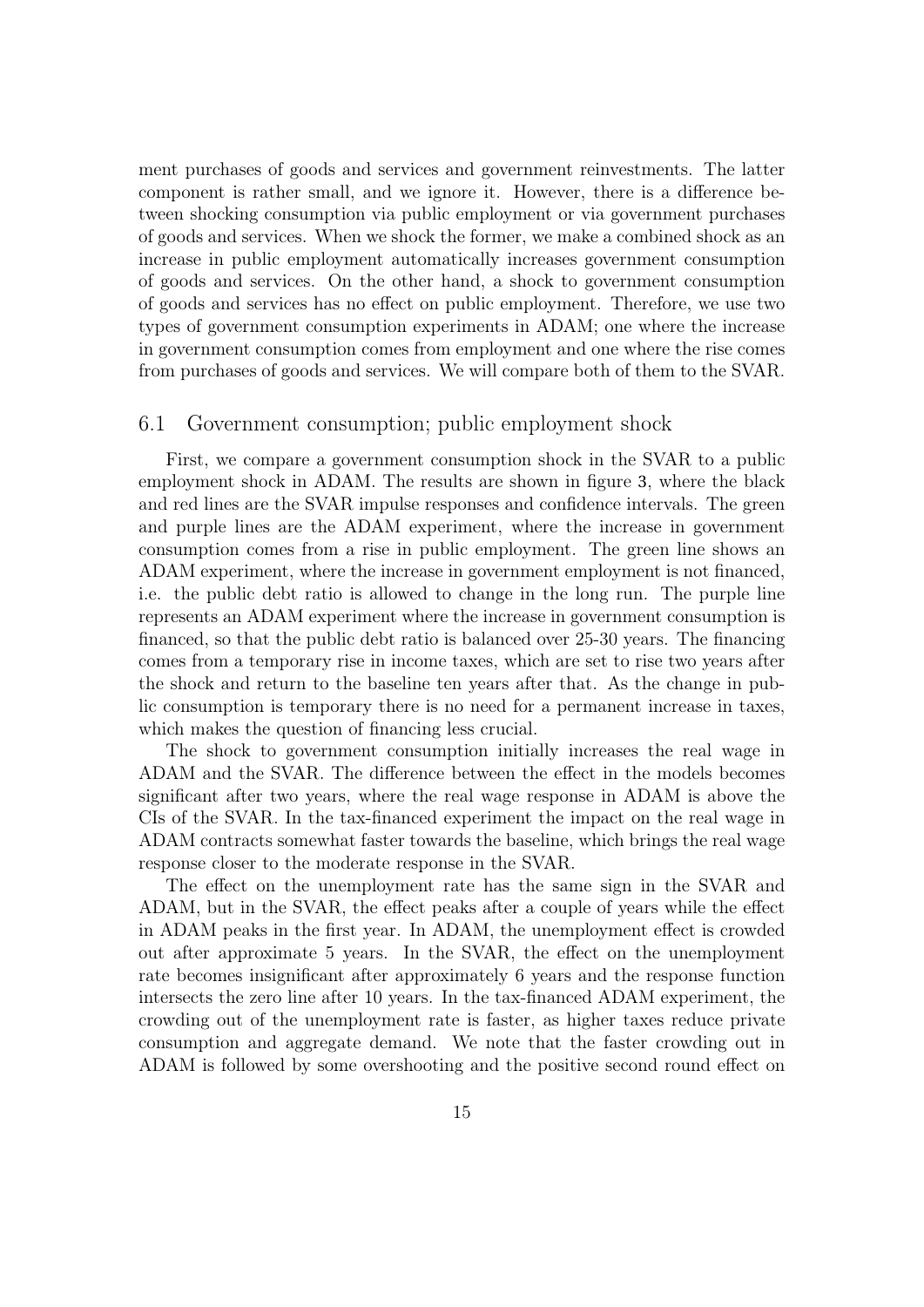ADAMs unemployment rate.

The initial effect on private consumption is positive in all experiments, but in the unfinanced ADAM experiment, the effect on private consumption hardly reduced during the entire period. In the financed experiment, the private consumption effect in ADAM lies within the CIs of the SVAR during most of the 10 year period. When it comes to the effect on the ratio of exports over imports, the models react similarly, though the maximal effect in the SVAR is larger than in ADAM. The effect peaks after three years in the SVAR, but already after one year in ADAM. In none of the experiments, ADAM seems to differ significantly from the SVAR during the entire period, and overall the SVAR and ADAM react similarly to the government consumption shock, however, the crowding out time in the SVAR seems longer than in ADAM. Moreover, the maximal effects on the variables seem larger in the SVAR with the exception of the real wage.

#### 6.2 Government consumption; purchases of goods and services shock

Now, we compare the SVAR to ADAM, when the rise in government consumption comes from an increase in government purchases of goods and services. The results are shown in figure 4, where the colored lines represent the same type of experiment as described in the previous. Only the ADAM experiment has changed and the green line in figure 4, now shows the unfinanced increase in the government purchases of goods and services, while the purple line shows the tax financed increase.

From the real wage graphs in figure 4 and 5, we see that the real wage in ADAM is affected less than when we shock government employment. The real wage effect in the unfinanced ADAM experiment is no longer statistically different from the SVAR with the exception of year 2 and 3. The response of the unemployment rate in ADAM is similar to that of the public employment experiment, and the crowding out time in ADAM remains faster than in the SVAR. However, it is only in the financed ADAM experiment, that the crowding out of the unemployment rate is significantly faster than the SVAR.

Overall, the selected variables in ADAM and the SVAR react with the same initial sign whether we shock the government consumption via government purchases of goods and services or via public employment in ADAM. However, the ADAM-result is a bit closer to the SVAR when we shock government purchases of goods and services especially wrt. the real wage.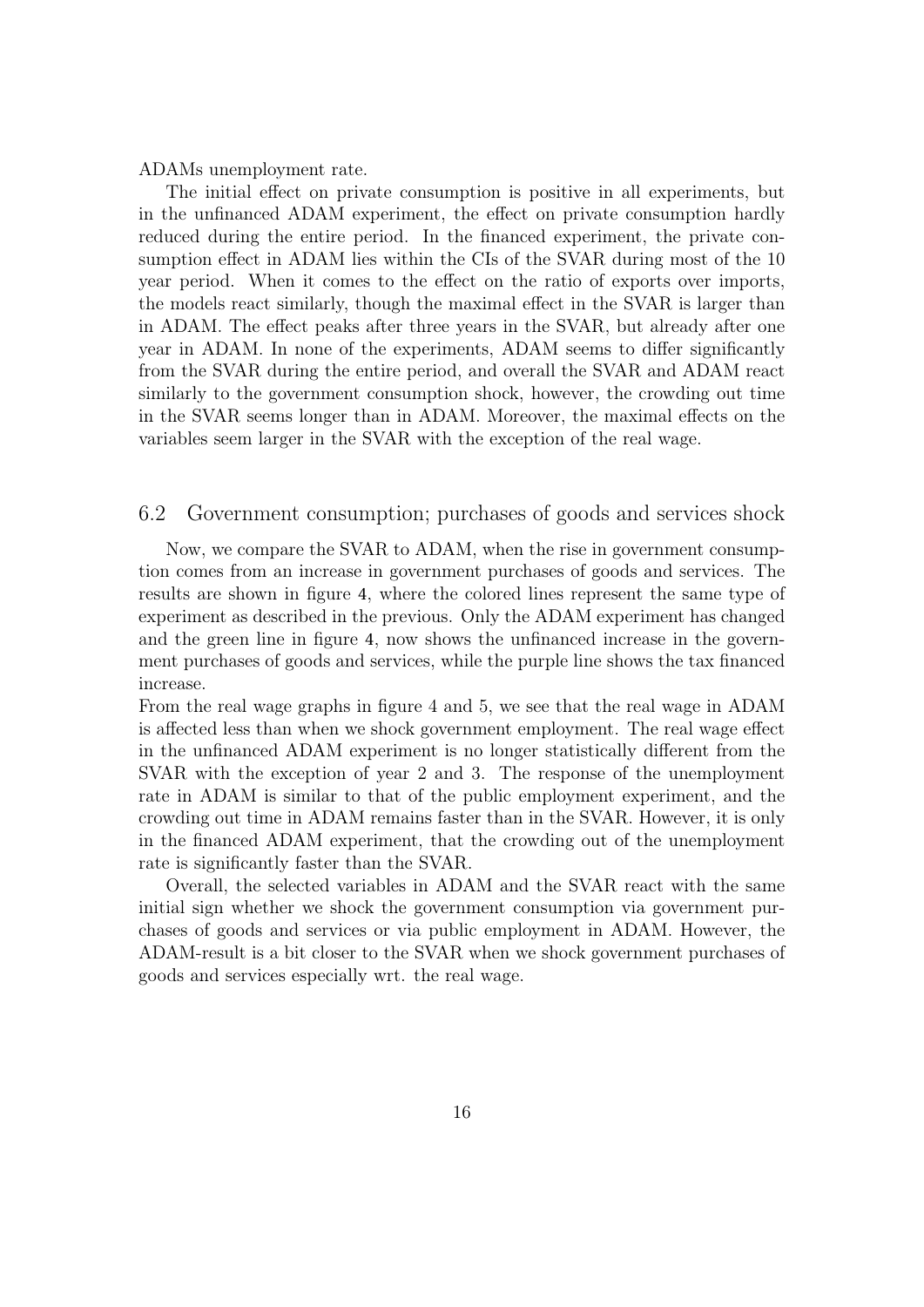

Notes: The black and red dotted lines are impulse response functions and confidence intervals from the baseline SVAR. The green line is an ADAM experiment using the SVAR-based government consumption reaction. The purple line is an ADAM experiment with the SVAR-based government consumption reaction and a tax increase to keep the long term public debt ratio unchanged.

Figure 3: Comparison of a government consumption experiment; public employment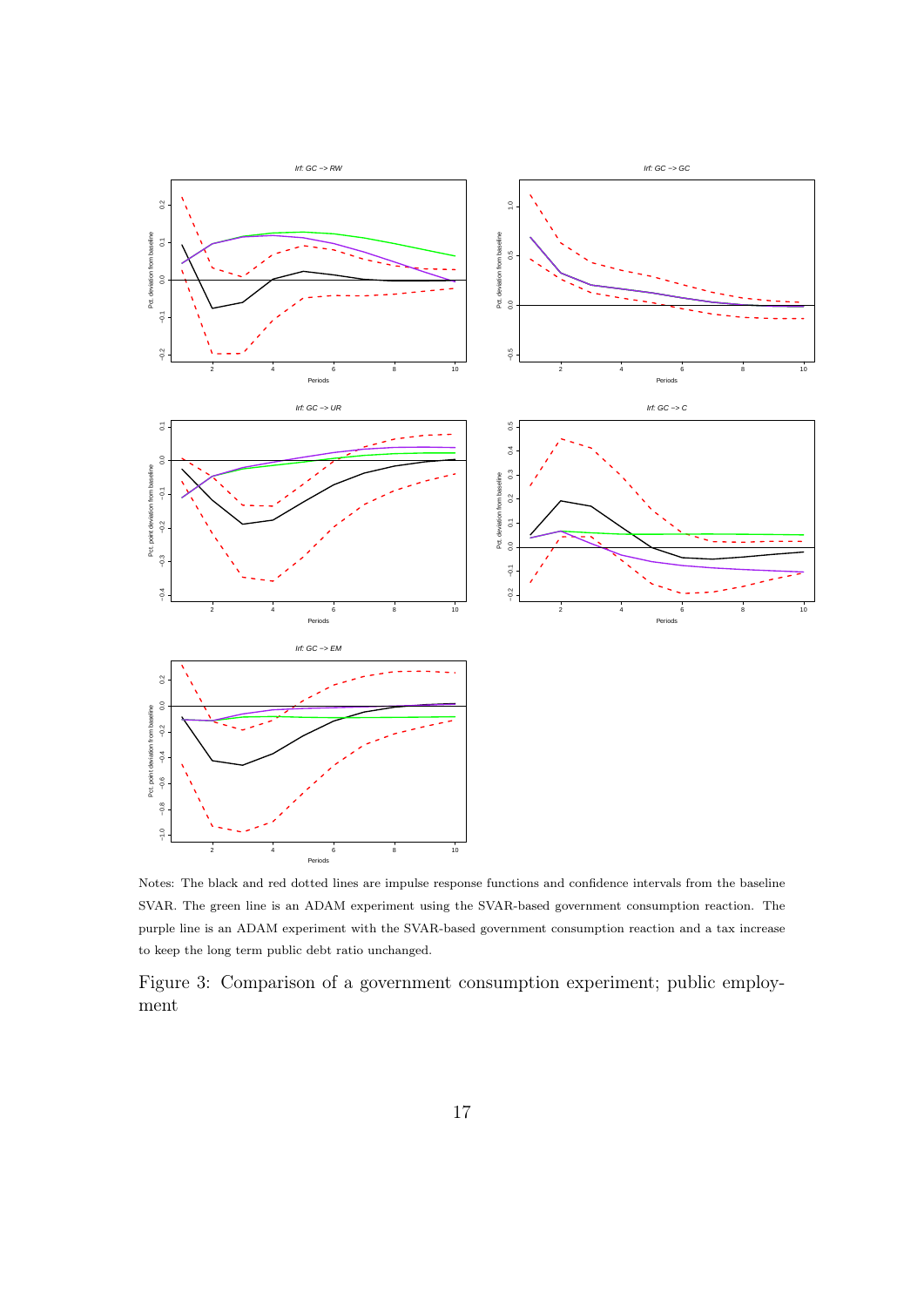

Notes: The black and red dotted lines are impulse response functions and confidence intervals from the SVAR. The green line is an ADAM experiment with the SVAR-based government consumption reaction. The purple line is an ADAM experiment with the SVAR-based government consumption reaction and a tax increase to keep the long term public debt ratio unchanged.

Figure 4: Comparison of a government consumption experiment; purchases of goods and services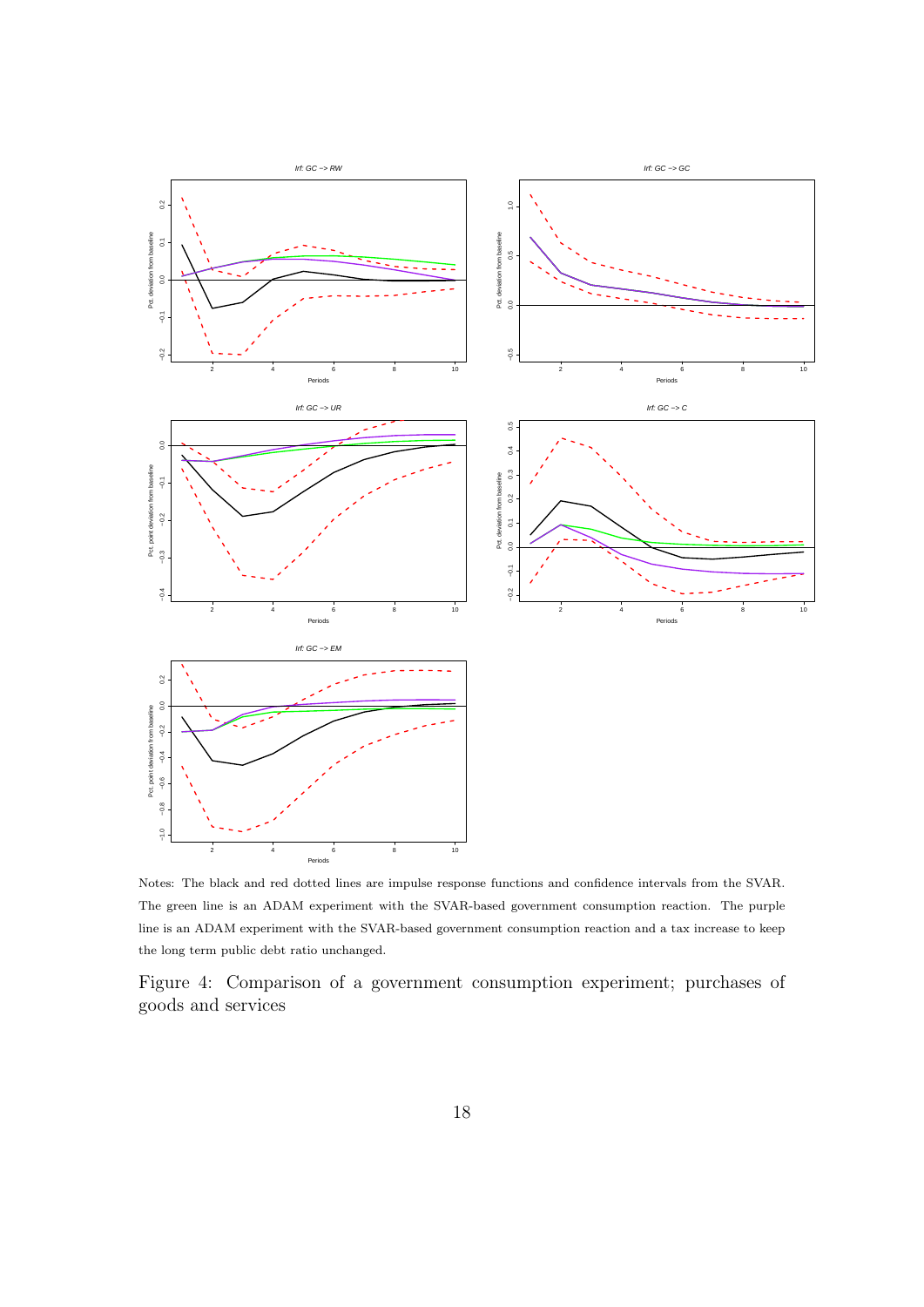#### 6.3 A private Consumption shock

In this section we compare a private consumption shock in ADAM and the SVAR. In order to do so, we need to translate the private consumption shock of the SVAR model to a shock in ADAM. We choose to mimic the SVAR-shock in ADAM by changing the adjustment term of the private consumption equation. However, when we shock private consumption in the SVAR model, all variables in the SVAR including public consumption will react as they are endogenous. In ADAM public consumption is exogenous, but if we see the SVAR-related reaction of public consumption as a policy reaction it should also be included in ADAM. Further, we should consider whether this change in public consumption is tax-financed, when we insert it in ADAM. Thus, there are three possibilities for setting up a private consumption shock in ADAM when we mimic the SVAR shock and the results of all three are given in figure 5. Again, the black and red dotted lines are the SVAR and its CI's. The blue line is a standard ADAM experiment with a one-off shock to the private consumption relation, the green line is the same experiment accompanied by an unfinanced government consumption reaction and the purple line is the experiment accompanied by a financed government consumption reaction.<sup>16</sup> We note that the difference between the green and the blue line is difficult to see, as the multipliers are rather similar.

The private consumption shock initially increases the real wage in the SVAR and in all three ADAM experiments. The real wage effect lasts longer in ADAM and the largest difference between ADAM and the SVAR concerns the experiments with a fiscal reaction. The unemployment rate falls in all experiments and the crowding out time in all ADAM experiments seem shorter than in the SVAR, however, the difference is insignificant. The effect on exports over imports do not differ significantly between the models, with the exception of the initial impact, where ADAM reacts less than the SVAR, as in the case of the government consumption shocks.

Finally, we shocked private consumption in ADAM in one period, and then allowed ADAM to reach equilibrium by itself both with and without a fiscal reaction; these figures can be found in appendix E. In this case, the differences between ADAM and the SVAR are small, which indicates that even in a simple experiment, ADAM can mimic the multipliers of the SVAR.

 $16$ In this case, the government consumption reaction comes from a change in public employment.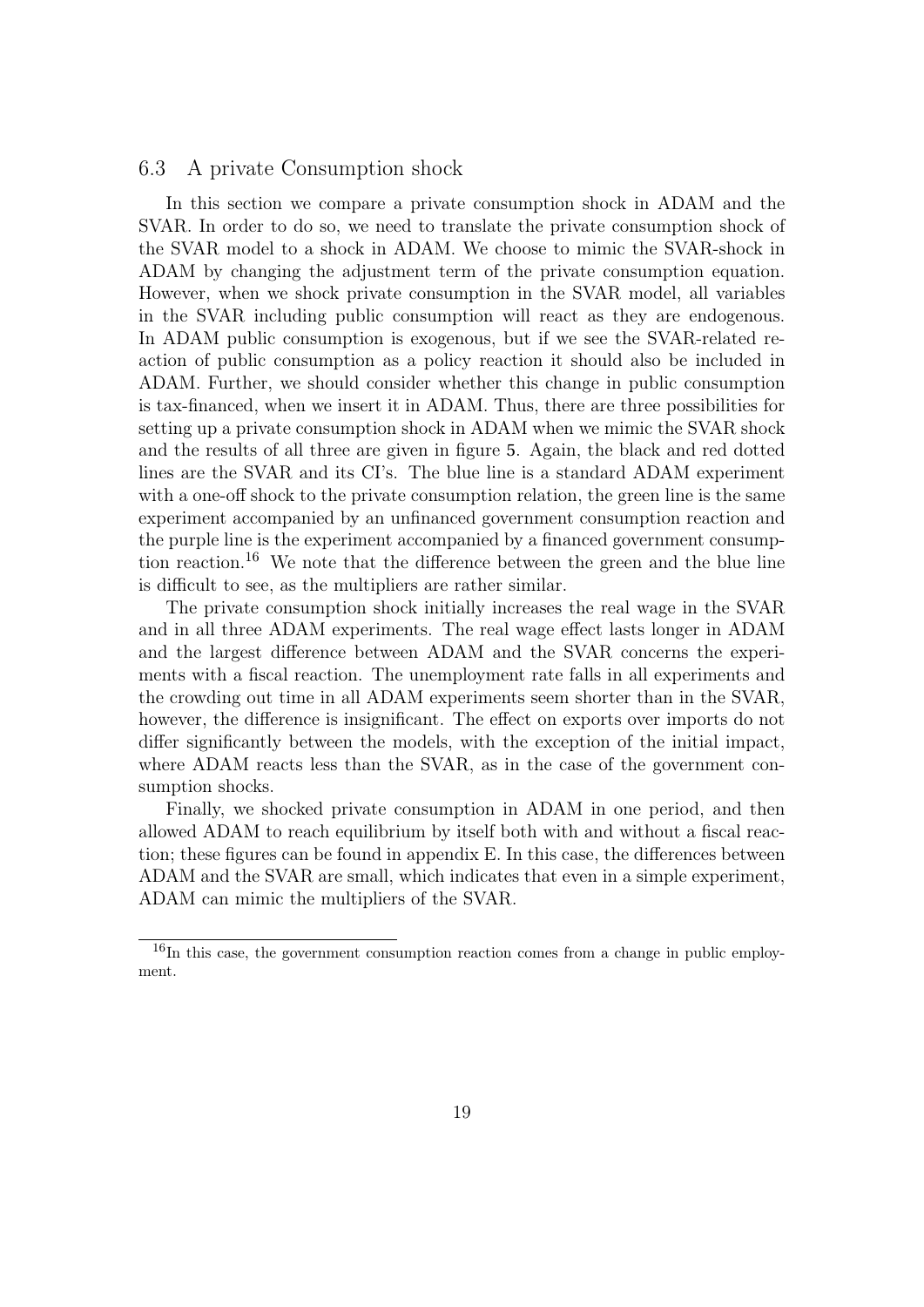

Notes: The black and red dotted lines are impulse response functions and confidence intervals from the SVAR. The green line is an ADAM experiment with the SVAR-based government consumption reaction. The purple line is an ADAM experiment with the SVAR-based government consumption reaction and a tax increase to keep the long term public debt ratio unchanged. The blue line is a pure private consumption experiment in ADAM.

Figure 5: Comparison of a private consumption experiment

#### 6.4 Discussion

In this section we discuss why the effects from the shocks are different in ADAM and the SVAR. First of all, we have seen that the crowding out time is shorter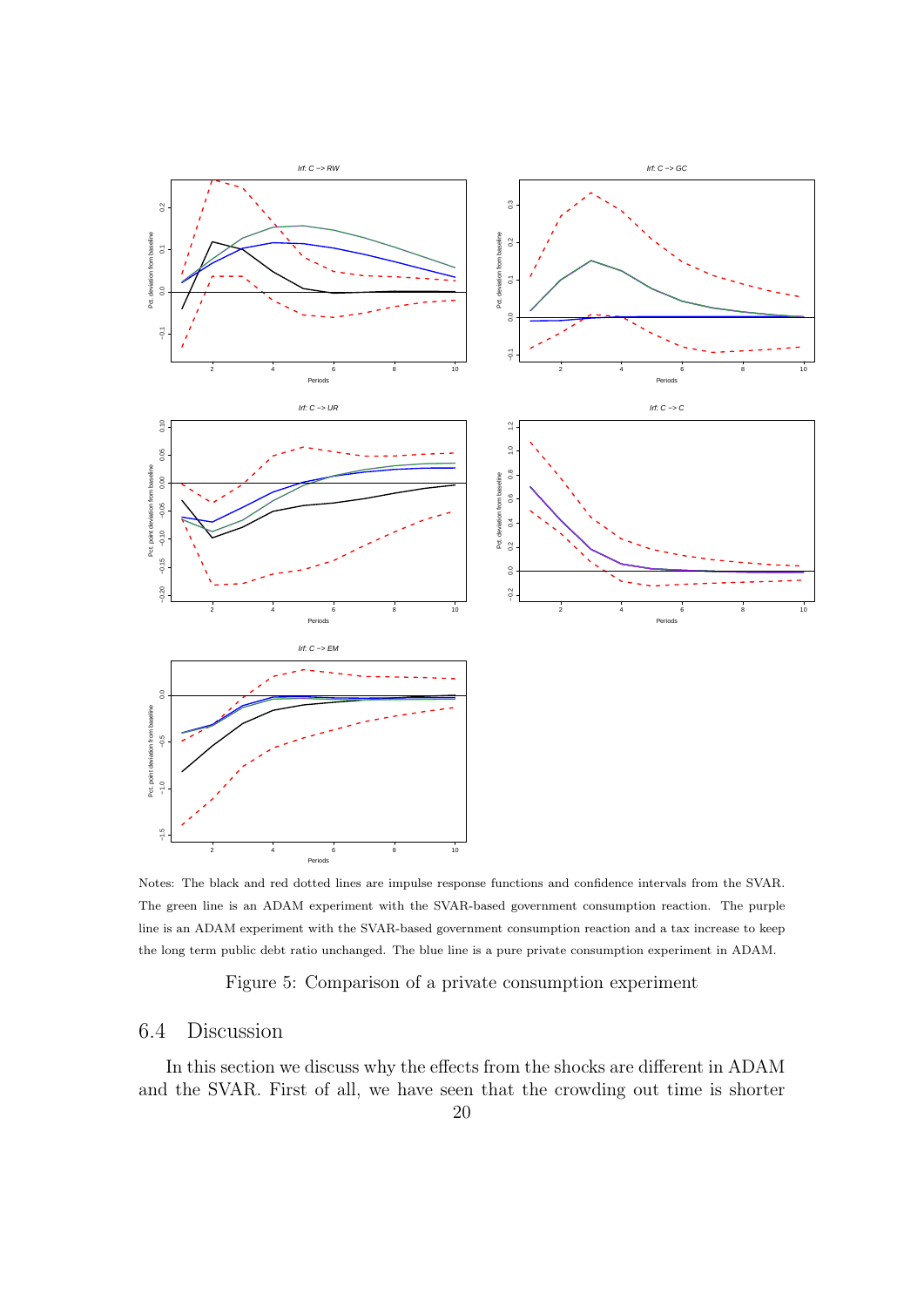in ADAM. One obvious reason could be that some of the crucial parameters in ADAM have been adjusted away from their estimated values in order to reduce the crowding out period. This is, e.g. the case for the wage relation. In ADAMs wage relation, the coefficient for inflation is restricted downwards and the coefficient for the unemployment rate is restricted upwards. The wage response in ADAM would be smaller, if the coefficients had not been restricted.

Moreover, the effects in ADAM including the effect on the unemployment rate are smaller than the corresponding effects in the SVAR, except in the case of the real wage. We are not sure about the proper explanation for this difference, but it is old news that the multipliers of the different models can differ a lot. We know that the multipliers of ADAM differ from those of the two other Danish SEMs, SMEC and Mona, and we could expect an even larger difference to a VAR model that is estimated in a different way. Notwithstanding, the difference between ADAM and the SVAR seems to weaken any a priori hypothesis that ADAM underestimates the crowding out process via Danish wage competitiveness. The stronger effect on unemployment in the SVAR comes with a stronger effect on domestic consumption and this would indicate that ADAM underestimates the pro-cyclical effect on domestic demand rather than the contra-cyclical response of exports. Furthermore, the difference in crowding out time between ADAM and the SVAR increases, when we finance the fiscal reaction via income taxes. As said, we are not sure about the interpretation of the SVAR results as the underlying economic structure is unknown. However, we can add that the macroeconometric model also has the smallest effects in the comparison of NiGEM and a SVAR presented in Gomes et al. (2007) and in the comparison of Mona and the Hove and Spange SVAR presented in Pedersen (2012) as mentioned.

Another issue is that the baseline of ADAM is a steady state growth path, while the baseline of the SVAR is stationary. This difference can be crucial for long term effects, but we have ignored it.

When we shock either private consumption in ADAM or the SVAR we do it via the error term / adjustment term in the private consumption equations. As we do not condition on the same set of variables in the SVAR and ADAM, it could be argued that the shocks are not the same, and therefore the finding of different results are not surprising.

We also have to note, that the models might include the same type of problems, which potentially makes them similar, but in the wrong way. Take, e.g. expectation formation. In ADAM expectations are adoptive and as the VAR is autoregressive it could be argued that the VAR also has backward looking expectations. Forward looking expectations might speed up the crowding out process in models, and therefore we potentially overestimates the crowding out time in both ADAM and the SVAR. Commonly we believe; the more backward looking a model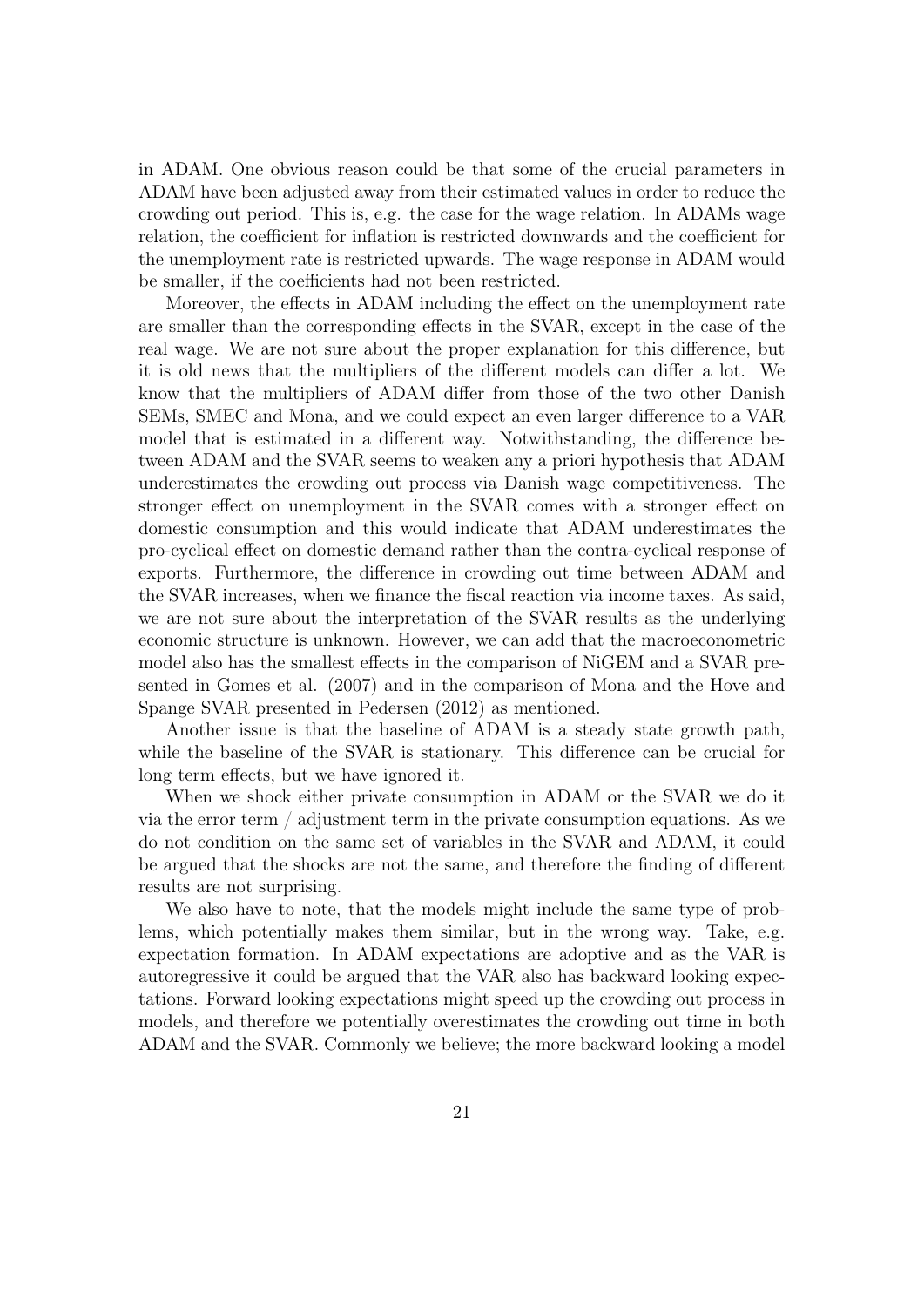is, the slower it becomes.

Lastly, we note that our SVAR approach is not based on a reduced rank estimation, which means that the our impulse response functions might be inconsistent at longer time horizons, cf. Phillips (1998). However, non-stationary variables in ADAMs multipliers potentially suffer of the same problem, as not all of ADAMs error-correction terms are cointegrated.

# 7 ADAM compared to Hove and Spange (2014)

In this section, we compare ADAM to the SVAR model of Hove and Spange. The Hove and Spange model includes the Danish variables; GDP (denoted FY), private consumption (denoted C) and government consumption (denoted GC). The setup of the comparison is as described in the previous sections, but we narrow the analysis to a time horizon of five years, and we only consider public consumption shocks.

In figure 6, the solid black and red dotted lines are, respectively, the Hove and Spange SVAR response functions and CIs. The purple line represents an ADAMs experiment, where we shock government purchases of goods and services, and the green line represents an ADAM experiment where we shock public employment. Both shocks are unfinanced. The graphs can be interpreted as absolute multipliers, i.e. absolute deviations from baseline, which makes the fiscal multiplier on private consumption and GDP directly observable in the figure.

We note that the effect on total government consumption is identical in all experiments, as we again use the SVAR reaction in ADAM. The effect on private consumption in ADAM is not significantly different from the SVAR, however, the effect on private consumption in Hove and Spange is negative during the first three years, but positive in all years in the two ADAM experiments. We note that the private consumption effect in Hove and Spange is reported to change, from negative to almost solely positive, if Hove and Spange increase the number of lags in their model. So, they do not find a clear-cut response of private consumption to a government consumption shock.

The effect on GDP has the same sign in the SVAR and the ADAM experiments, but the effect in ADAM is a bit smaller. The first year multiplier in Hove and Spange is 1.15 versus 0.96 and 0.82 in ADAM when we shock public employment and government purchases of goods and services, respectively. This difference to the SVAR seems insignificant as the ADAM generated curves lie within the confidence interval of the SVAR.

As mentioned, Pedersen (2012) makes a similar comparison between the Hove and Spange SVAR and Mona. It differs from our comparison as Mona is in quarterly terms, but Pedersen´s result for Mona is similar to the results we find for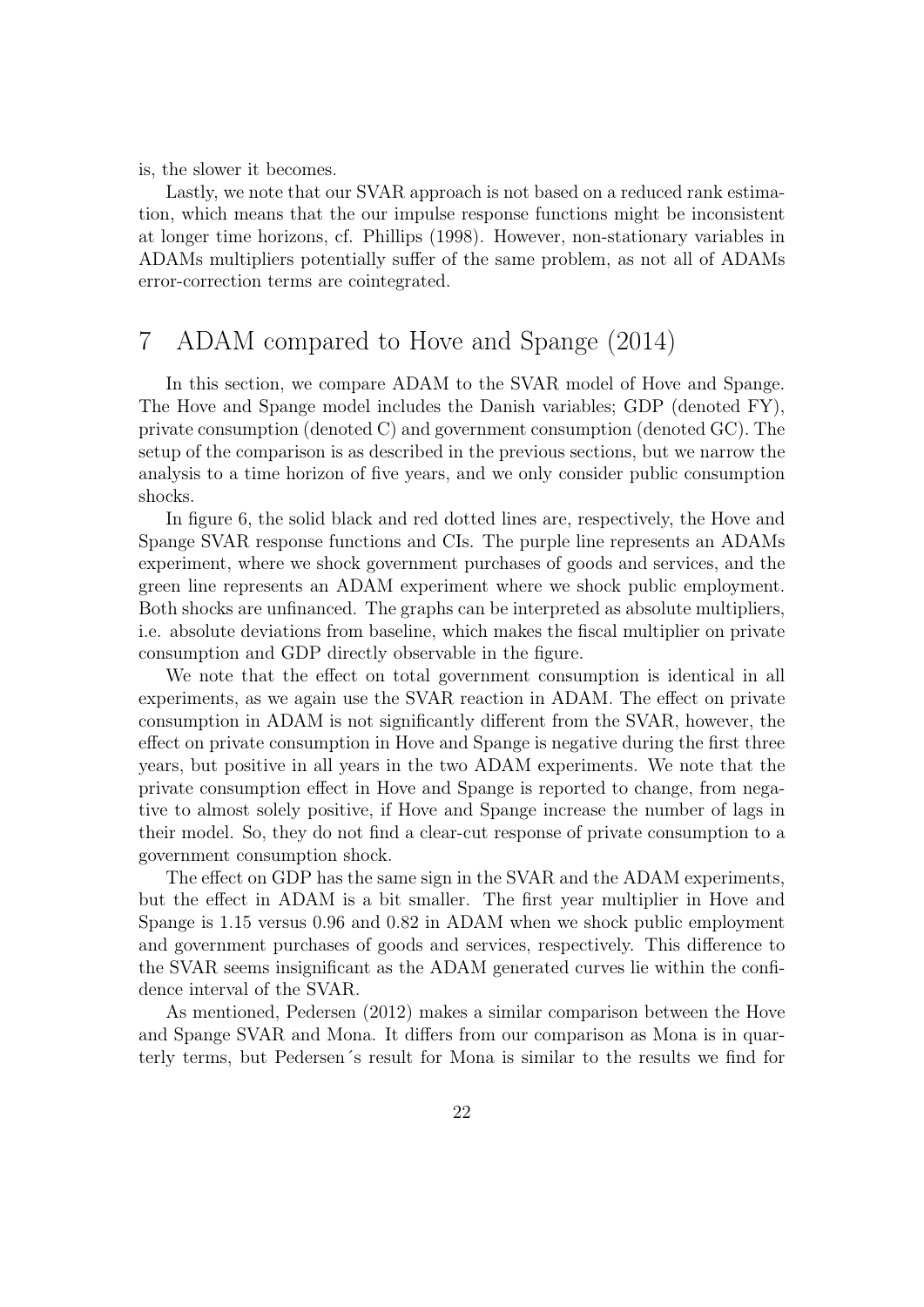

ADAM, as the GDP effect of public consumption is crowded out more quickly in Mona than in the SVAR.

Notes: The black and red dotted lines are impulse response functions and confidence intervals from the SVAR in Hove and Spange (2014). The purple line is an ADAM experiment where the shock to government consumption comes from government purchases of goods and services. The green line is an ADAM experiment where the shock to government consumption comes from public employment. In all subfigures 1 is equal to 1 billion DKR. FY is real GDP

Figure 6: Comparison: ADAM to Hove and Spange (2014); government consumption

# 8 Conclusion

We have estimated a SVAR and compared the effect of temporary government and private consumption shocks with ADAM. The main conclusions are; (1) the variables in the SVAR and ADAM reacted with the same initial sign to the shocks in most cases, (2) ADAM seems to crowd out faster than the SVAR, though, the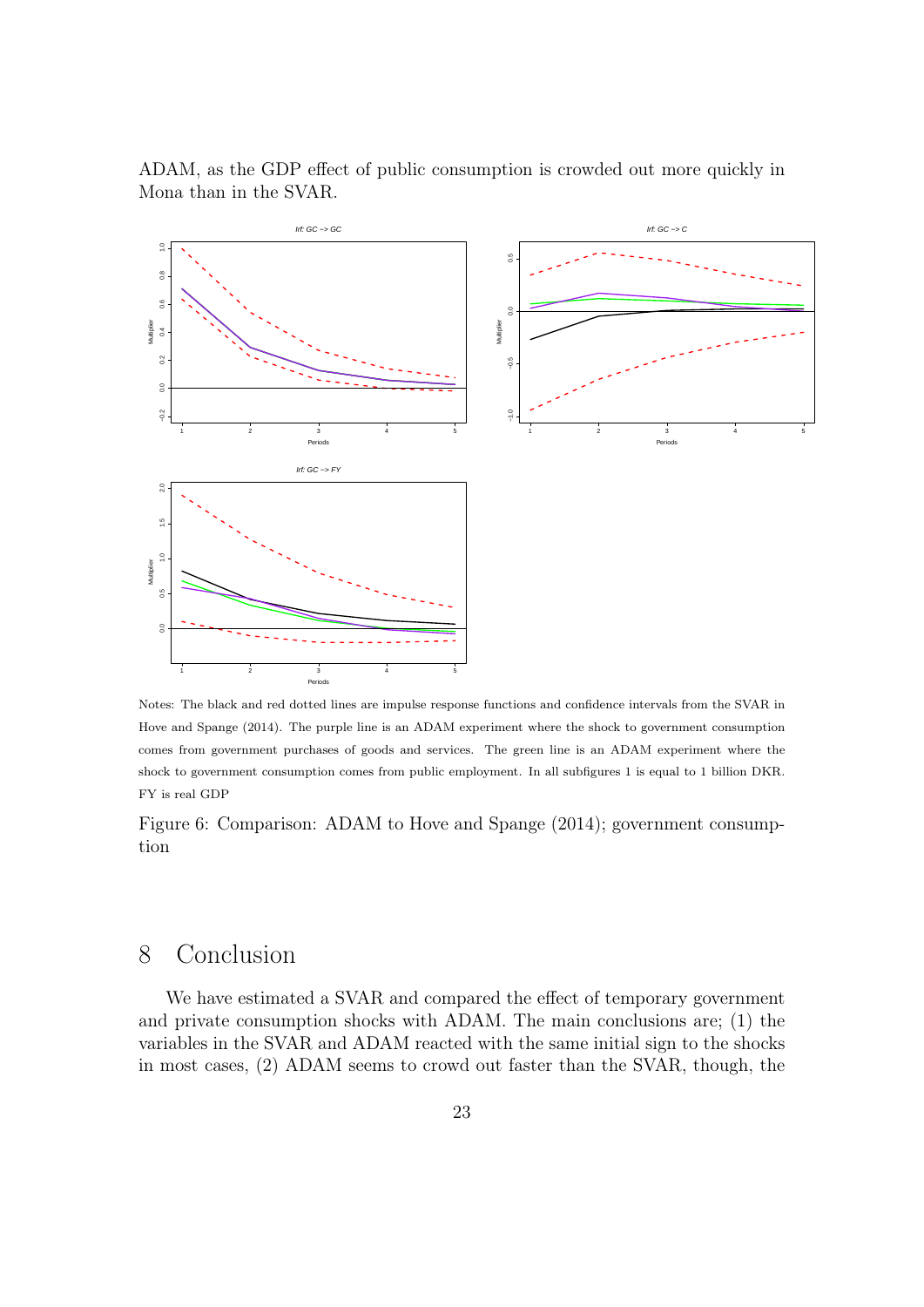difference is not always significant, (3) supplementing the shocks to ADAM with an income tax reaction increases the similarity of the models for most variables except for the unemployment rate, and (4) the largest difference between ADAM and the SVAR concerns the effect on the real wage, which reacts far stronger in ADAM than in the SVAR.

As a robustness check we also compared ADAM to the SVAR in Hove and Spange (2014). In this comparison of a government consumption shock, the initial sign of the effect on private consumption differed, as the SVAR effect was negative. The effect on GDP was positive in both the SVAR and ADAM and the crowding out time of GDP was faster in ADAM than in the SVAR of Hove and Spange, although the difference was not significant.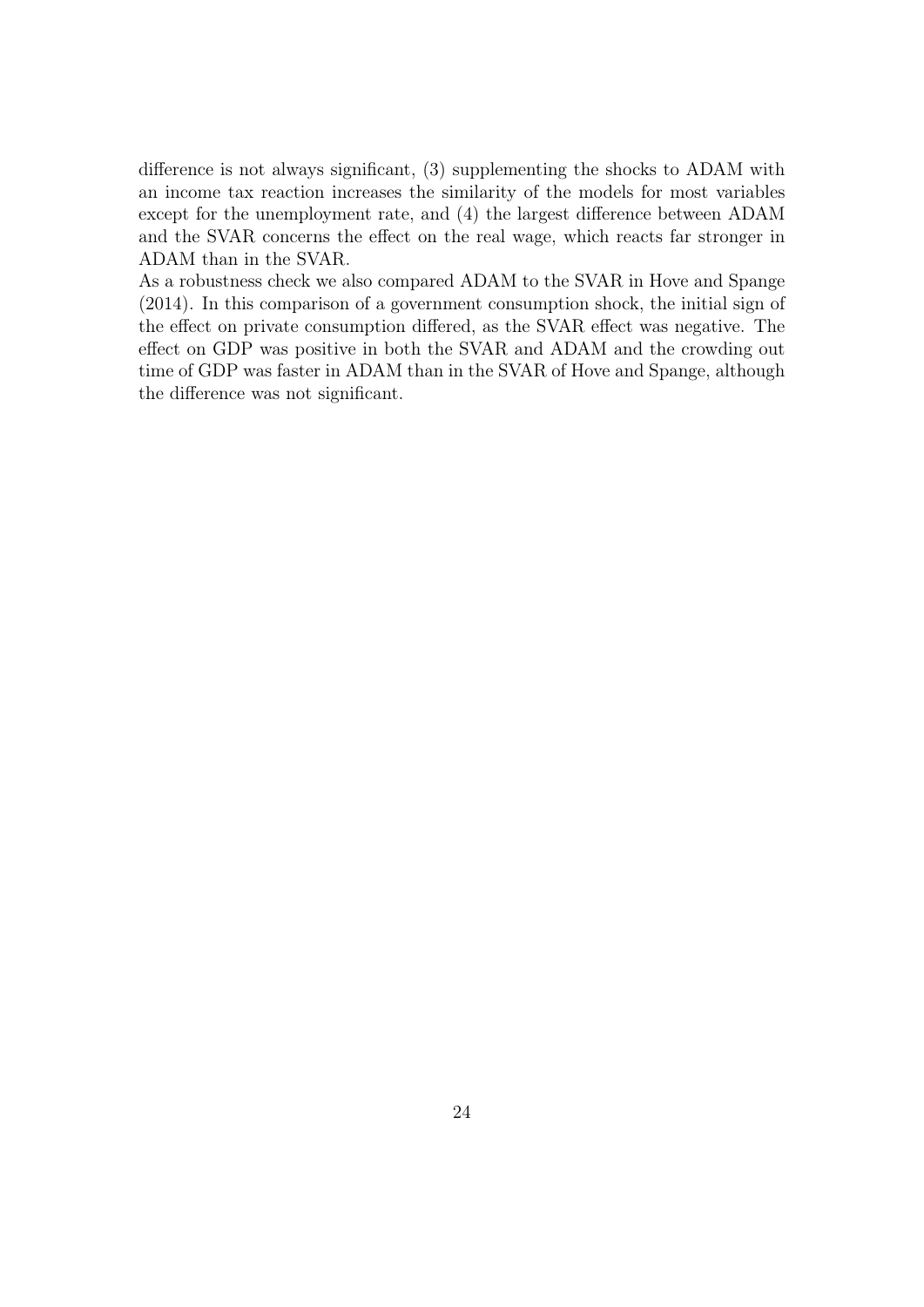### References

Alves, N., J. Brandão de Brito , S. Gomes and J. Sousa, 2006: The Transmission of Monetary and Technology Shocks in the Euro Area, Working Paper 2-06, Banco de Portugal.

Auerbach, A. and Y. Gorodnichenko, 2012: Measuring the Output Responses to Fiscal Policy. American Economic Journal: Economic Policy, vol. 4(2), p. 1-27.

Blanchard, O. and P. Perotti, 2002: An Empirical Characterization of the Dynamic Effects of Changes in Government Spending and Taxes on Output. Quarterly Journal of Economics, vol. 117 (4), p. 1329-1368.

Caldara, D. and C. Kamps, 2008: What are the Effects of Fiscal Policy Shocks? A VAR-based Comparative Analysis. ECB Working Paper Series, 877.

Efron, B. and R. J. Tibshirani, 1993: An Introduction to the Bootstrap, Chapman & Hall, New York.

Hall, P., 1992: The Bootstrap and Edgeworth Expansion. Springer, New York.

Hamilton, J., 1994: Time Series Analysis. Princeton University Press, Princeton, NJ.

Heppke-Falk, K.H., J. Tenhofen and G.B. Wolf, 2006: The Macroeconomic Effects of Exogenous Fiscal Policy Shocks in Germany: a Disaggregated SVAR Analysis. Deutsche Bundesbank. Discussion Paper Series 1: Economic Studies, No 41/2006.

Hove, S., and M. Spange, 2014: The effects of fiscal policy in a small open economy with fixed exchange rates: The case of Denmark, Open Economies Review, vol. 25(3), p. 451-476.

Ilzetzki, E., E. Mendoza and C. Vegh, 2010: How Big (Small) are Fiscal Multipliers? NBER Working Papers, no. 16479, National Bureau of Economic Research.

Juselius, K., 2006: The Cointegrated VAR Model, Methodology and Applications, Oxford University Press.

Statistics Denmark, 2012: ADAM: A Model of the Danish Economy, Danmarks Statistic (in Danish).

Lütkepohl, H., 2006: New Introduction to Multiple Time Series Analysis, Springer, New York.

Lütkepohl, H., 2001: Vector Autoregressive Models, EUI Working Paper eco 1011/30, EUROPEAN UNIVERSITY INSTITUTE, FLORENCE.

Pfaff, B., 2008: VAR, SVAR and SVEC Models: Implementation Within R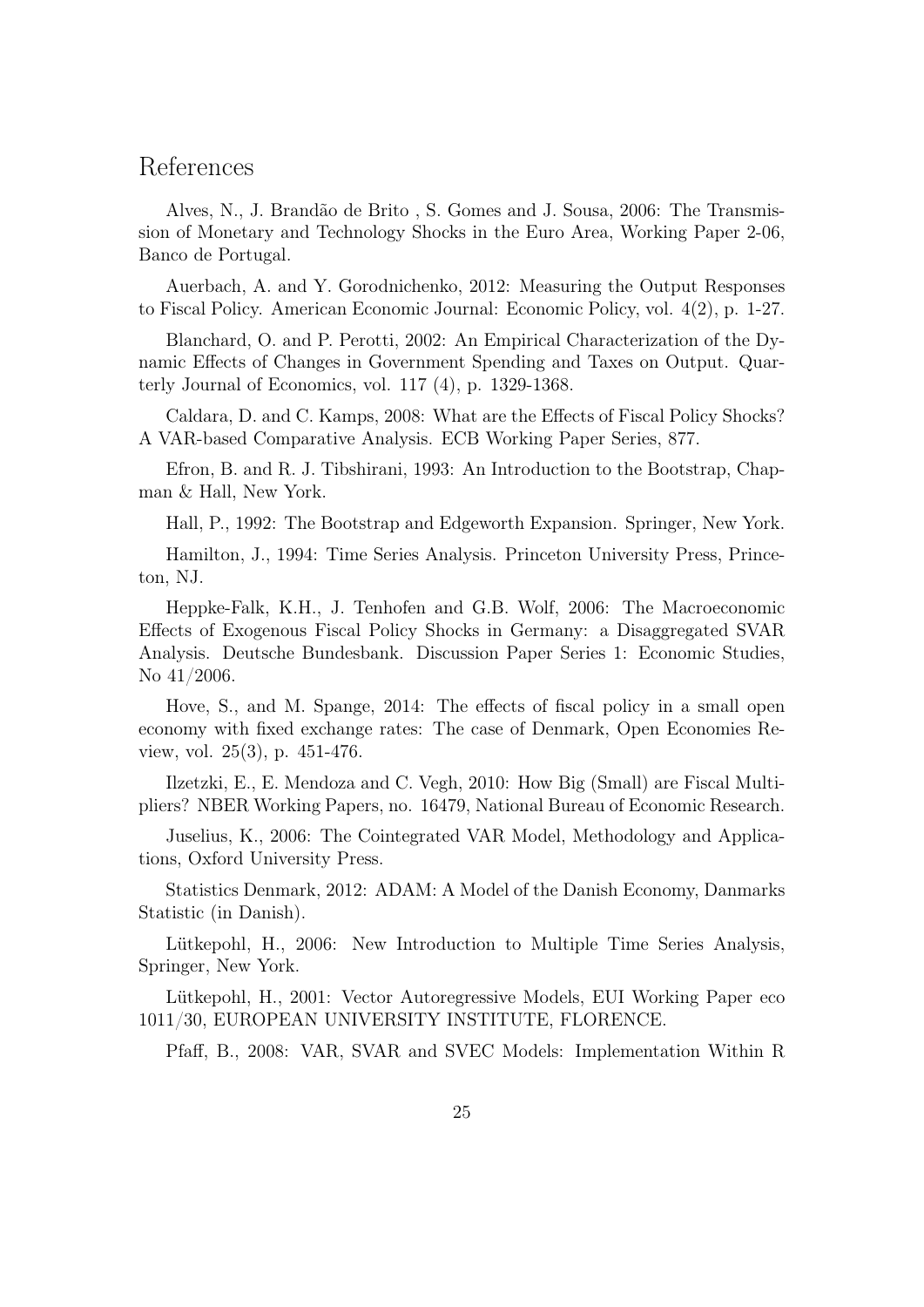Package vars, Journal of Statistical Software.

Pedersen, J., 2012: Fiscal policy in macroeconomic models, Danmarks Nationalbank, Monetary Review, 3rd Quarter 2012, Part 2.

Perotti, R., 2005: Estimating the Effects of Fiscal Policy in OECD Countries. Proceedings, Federal Reserve Bank of San Francisco.

Philip, L., 2003: The Cyclical Behaviour of Fiscal Policy: Evidence from the OECD. Journal of Public Economics, vol. 87, p. 2661-2675.

Phillips, P. C. B., 1998: Impulse Response and Forecast Error Variance Asymptotics in Nonstationary VARs, Journal of Econometrics, 83, 21–56.

Ravnik R. and I. Zilic, 2010: The Use of SVAR analysis in determining fiscal policy shocks in Croatia. Journal of Financial Theory and Practice.JEL:E62, H30, H150; UDC: 336.1.

Gomes, S., C. Martins and J. Sousa, 2007: THE EFFECTS OF MONETARY AND TECHNOLOGY SHOCKS IN THREE DIFFERENT MODELS OF THE EURO AREA, Economic Bulletin, Banco de Portugal.

Sims, C. A., 1980: Macroeconomics and Reality, Econometrica. 48, pp. 1-48.

Van Els, A. Locarno, B. Mojon and J. Morgan, 2002: New Macroeconomic Evidence on Monetary Policy Transmission in the Euro Area, Journal of the European Economic Association 1 (2-3) April-May 2003.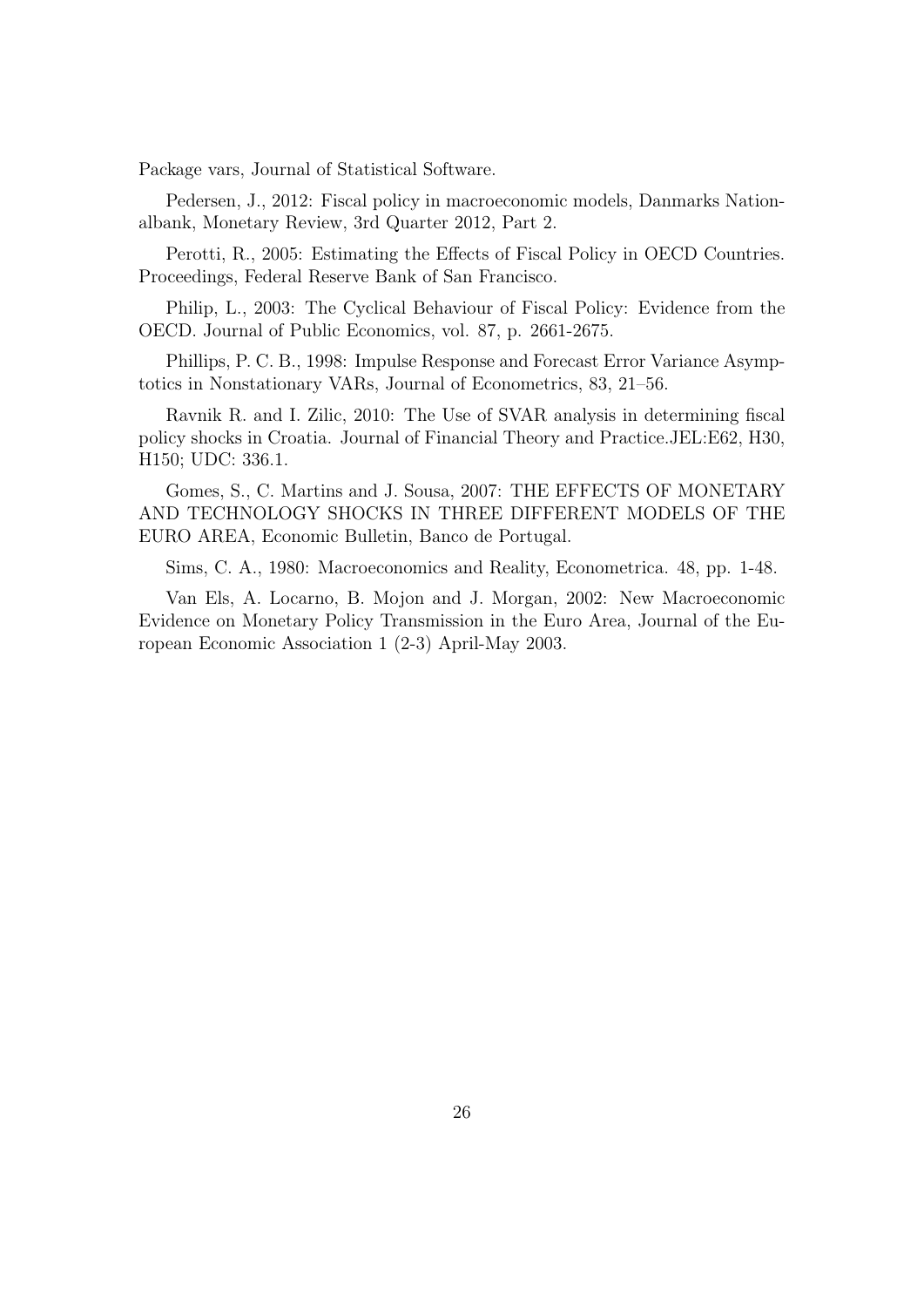# 8.1 Appendix A



Notes: ACF is short for autocorrelation function. PCAF is short for partial autocorrelation function. The upper and lower part of each subfigure are the fit and residual of each estimated equation in the SVAR.

Figure 7: Residual of the SVAR equations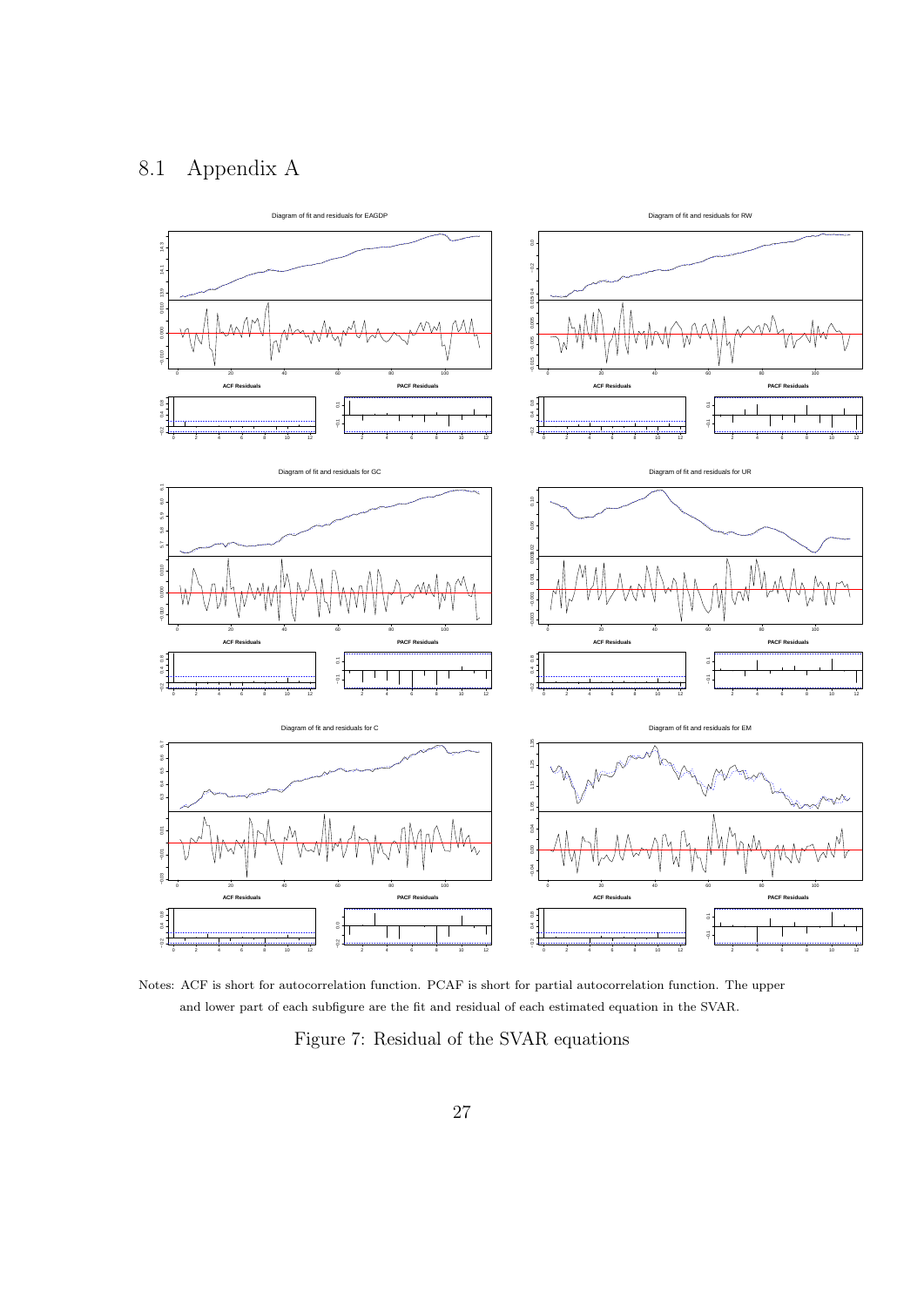### 8.2 Appendix B

|           |           |                            |         |  | $L_{\bullet} EAGDP$ | $'$ <sub>c</sub> EAGDP |              |
|-----------|-----------|----------------------------|---------|--|---------------------|------------------------|--------------|
|           |           |                            |         |  |                     | $\epsilon^{RW}$        |              |
|           |           |                            | 0(0.41) |  | $u^{GC}$            | $\epsilon^{GC}$        | $15^{\circ}$ |
|           |           | 0.0209                     |         |  |                     | $\epsilon^{UR}$        |              |
|           | $-0.3965$ | 0.2461                     | 0.8957  |  | $u^{\cup}$          | сU                     |              |
| $-0.3913$ | 1.0234    | $-0.0257$ $-1.7466$ 0.6051 |         |  | $u^{EM}$            | $\epsilon^{EM}$        |              |

Notes: The value in bracket is an estimate from the original variables (see appendix C). The values without a bracket are estimates from the residuals of the SVAR.

### 8.3 Appendix C

To estimate the elasticity of unemployment on government expenditure, we follow Lane (2003) and estimate the following equation by OLS:

#### $\Delta log(GC_t) = c_0 + c_3 \Delta UR_t + m_t$

here ∆*l og* (*GCt*) is the change in the logarithm of government consumption, ∆*UR<sup>t</sup>* is the change in the unemployment rate,  $m_t$  is the error term,  $c_0$  is the intercept and  $c_3$  is the elasticity of interest. We note that the OLS-estimator is inconsistent if the error term is correlated with the right hand side variable. The result is presented in the following table:



Table 4: Estimation of *c*<sup>3</sup>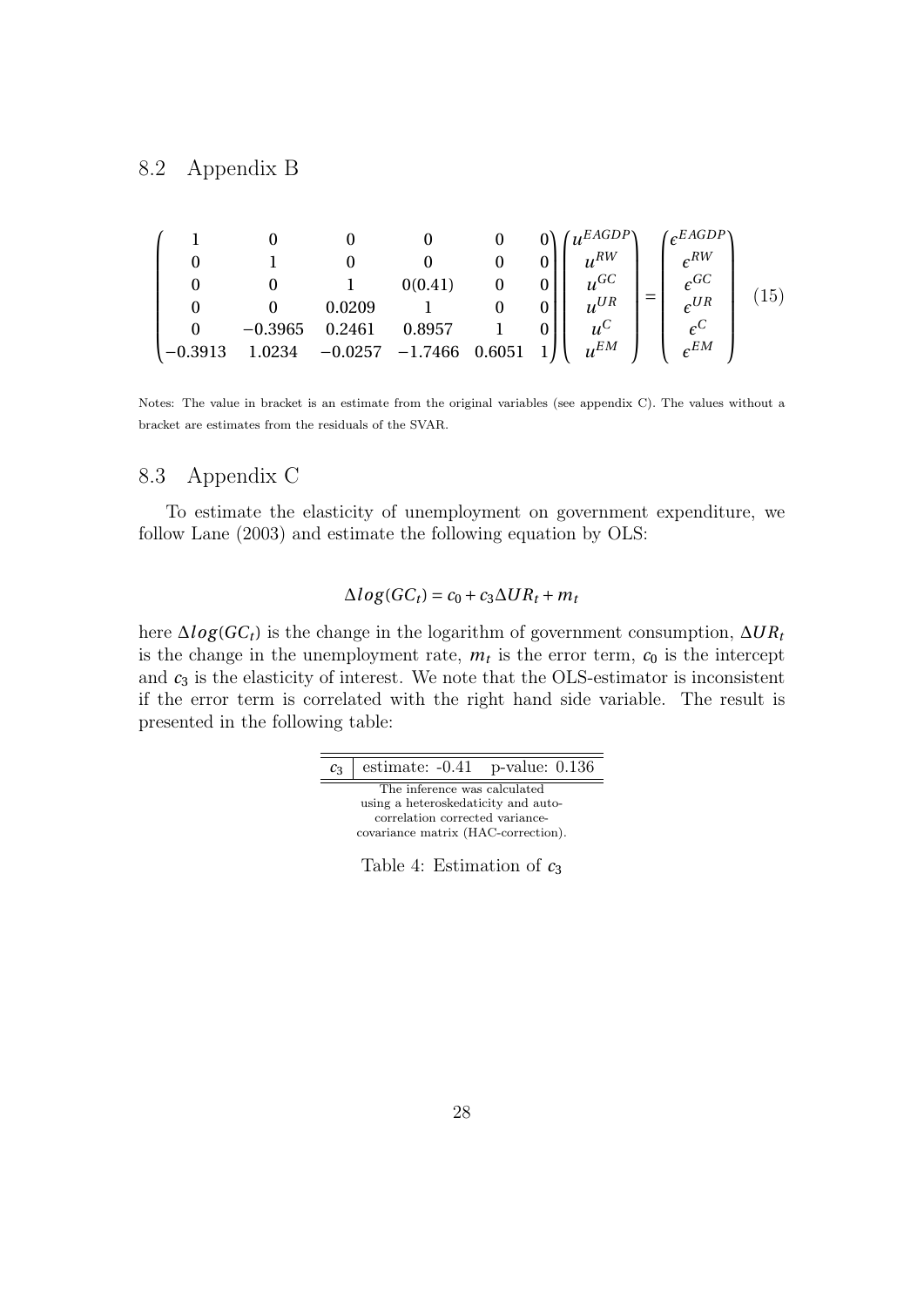# 8.4 Appendix D



Notes: The black line is the impulse response function, and the red dotted lines are confidence intervals. The model is based on the structural identification.

Figure 8: Robustness analysis; first difference model - government consumption.



Notes: The black line is the impulse response function, and the red dotted lines are confidence intervals. The model is based on the structural identification.

Figure 9: Robustness analysis; first difference model - private consumption.